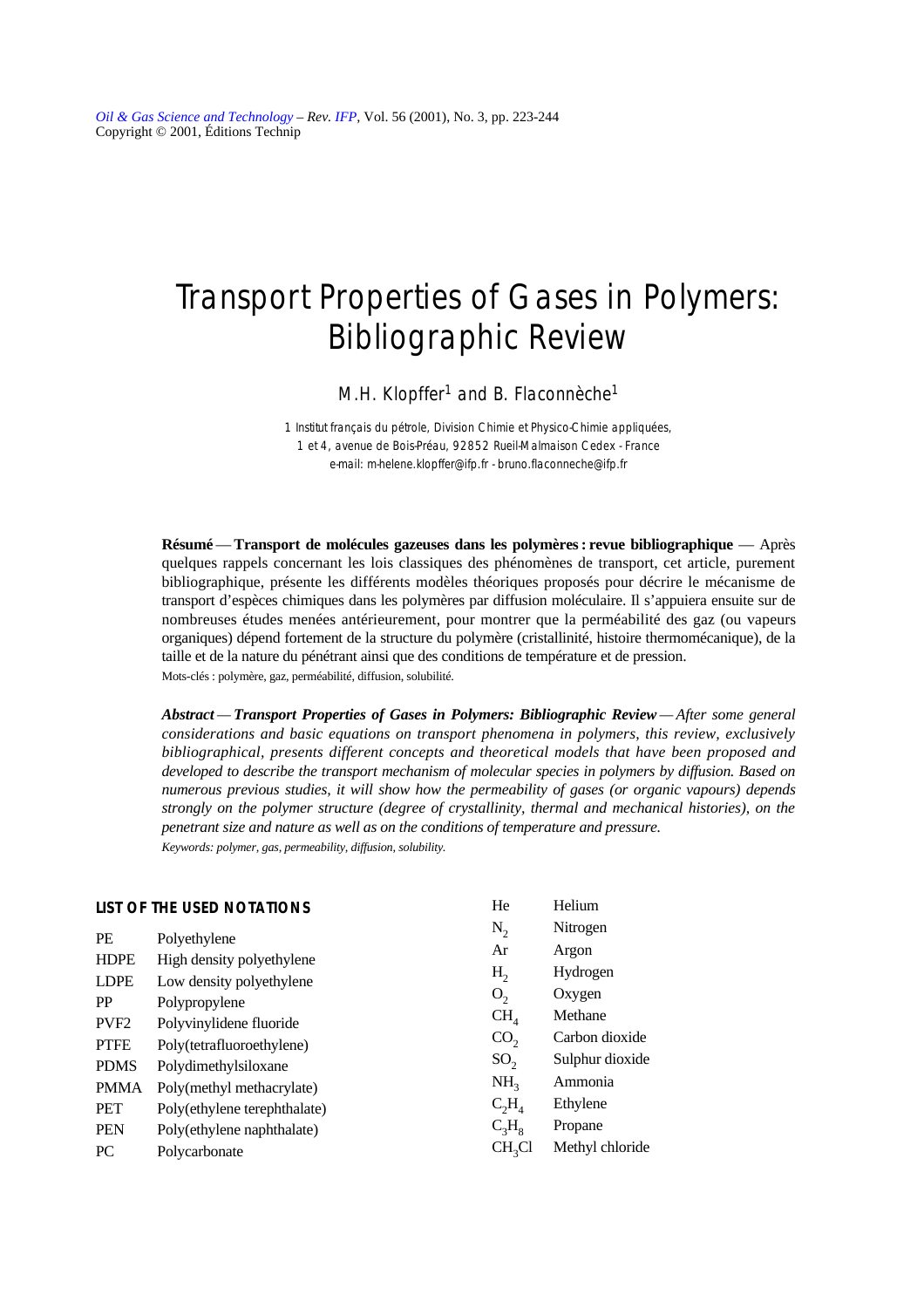| CHF <sub>3</sub> | Methane trifluoro    |
|------------------|----------------------|
| $SF_{6}$         | Sulphur hexafluoride |
| $CF_{A}$         | Carbon tetrafluoride |
| $C_2H_2F_2$      | Vinylidene fluoride  |

## **INTRODUCTION**

Polymer materials are often used because of their good barrier properties, for instance in a number of important practical applications such as food packaging, protective coatings, selective barriers for the separation of gases, etc. The improvement of their performances requires a better knowledge of the factors governing the transport properties of the small molecules through polymer membranes. At the molecular level, the complete understanding of the transport mechanism is still far from satisfactory.

Penetrant transport through a polymer membrane can be defined as the property of this material to be penetrated and crossed by the gases molecules. It is described by a solutiondiffusion mechanism.

In a general way, the transport phenomena can be decomposed into five successive stages (Crank and Park, 1968) and are represented in Figure 1:

- diffusion through the limit layer of the side corresponding to the higher partial pressure (upstream side);
- absorption of the gas (by chemical affinity or by solubility) by the polymer;
- diffusion of the gas inside the membrane polymer;
- desorption of the gas at the side of lower partial pressure;
- diffusion through the limit layer of the downstream side.

Let us clarify that the polymer membrane is considered as a homogeneous, non-porous material at a given temperature.



#### Figure 1

Schematic representation of the different resistances encountered by a molecule diffusing through a polymer membrane at a fixed temperature.

Generally, the formation of a limit layer of gas staying on each side of the membrane is not observed and the resistances associated to the steps 1 and 5 are negligible relatively to the others. Since the phenomena of concentration polarisation are weak, the transport of a gas molecule through a homogeneous polymer matrix can be described as the following process: condensation and solution of the penetrant at one surface of the membrane, followed by diffusion, in a form of a liquid, through it under the influence of a concentration gradient (chemical potential) and finally evaporation at the other surface to the gaseous state (Naylor, 1989). The permeability coefficient is, by definition, the product of the solubility coefficient by the diffusion one. We are going now to describe more exactly these processes.

# **1 CLASSIC LAWS OF THE TRANSPORT PHENOMENA**

## **1.1 The Diffusion Coefficient**

The diffusion is the process by which a small molecule (organic liquids, vapours, gases, etc.) is transferred in the system due to random molecular motions. So, it is a kinetic term that reflects the penetrant mobility in the polymer phase.

#### **1.1.1 Fick's Laws of Diffusion**

Let us consider a polymer membrane of thickness *l*, of surface *A* submitted to a fluid and *Q* the total amount of penetrant which has passed through this membrane during the time *t*. The quantity of penetrant, which crossed the polymer membrane during one unit of time and by unit of area, is *J*, the diffusive flux of a penetrant molecule, given by:

$$
J = \frac{Q}{At}
$$
 (1)

The Fick's first law (Fick, 1855; Crank, 1975) establishes a linear relation between the flux of substance diffusing through a membrane and the concentration gradient between both sides of the membrane:

$$
J = -D\nabla C \tag{2}
$$

where  $D$  is called the diffusion coefficient (length<sup>2</sup>/time,  $cm<sup>2</sup>/s$ ).

This first law is applicable in the steady state, reached when the concentration does not vary with time and the flux is constant. In the unidirectional case, when the diffusion occurred only in one direction *x*, the relation reduces to:

$$
J_x = -D \frac{\partial C}{\partial x} \tag{3}
$$

This simplification is valid when the thickness of the considered membrane is much smaller than the other dimensions (for example, the diameter in the case of a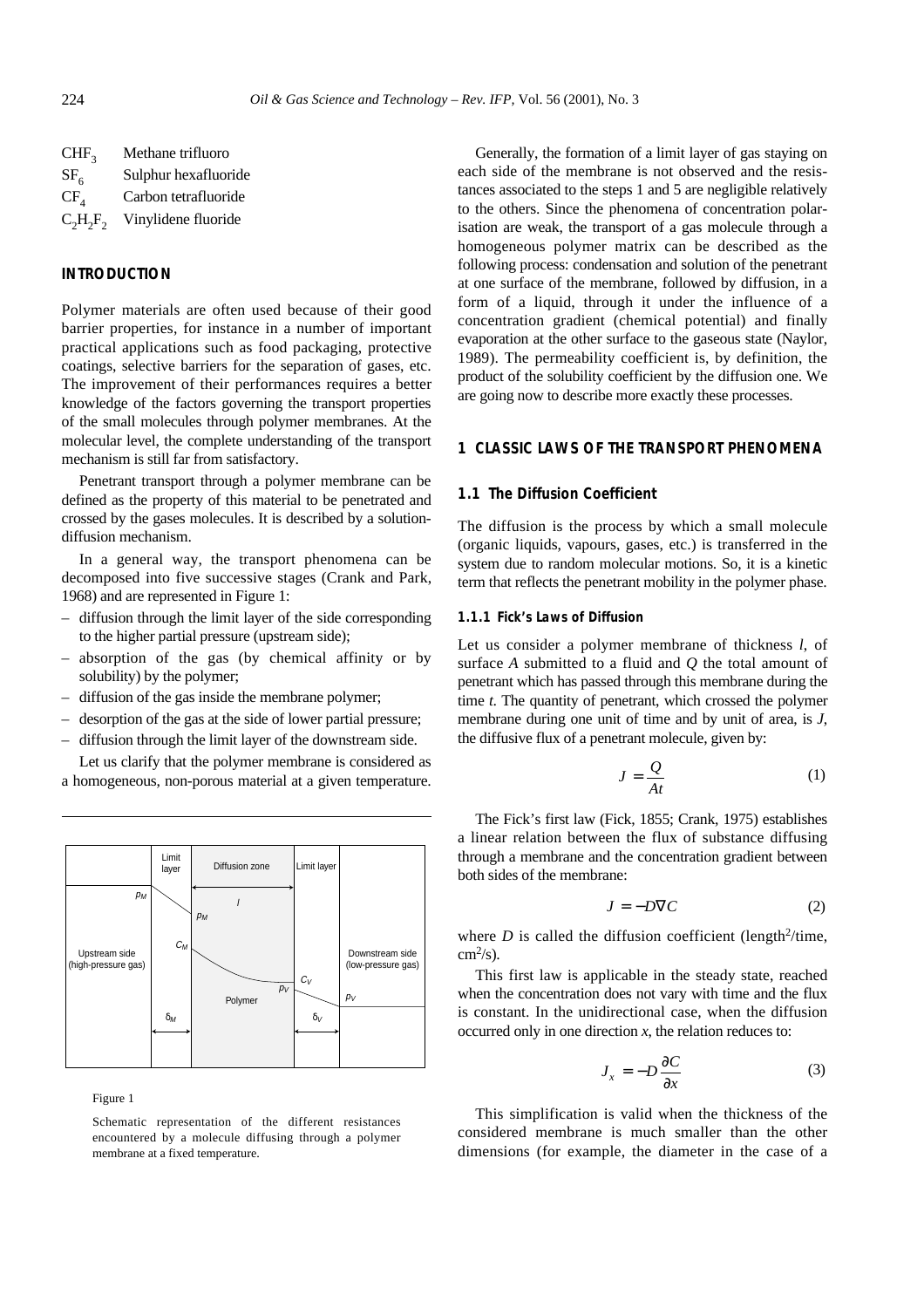circular membrane). If this condition is not verified, the phenomena of diffusion in the other directions cannot be neglected any more.

In transient state, the transfer of matter by diffusion is different from zero and the penetrant concentration is a function of position and time. Fick's second law of diffusion describes this non-steady state and is given by (in the unidirectional case):

$$
\frac{\partial C(x,t)}{\partial t} = -\frac{\partial J_x}{\partial x} = \frac{\partial (D\nabla C)}{\partial x} = \frac{\partial D}{\partial x} \frac{\partial C}{\partial x} + D(C) \frac{\partial^2 C}{\partial x^2} \tag{4}
$$

 $C(x, t)$  is the local penetrant concentration at a position coordinate  $x$  and at time  $t$ . This differential equation can be integrated, by taking into account the initial condition  $(t = 0)$ and boundary conditions  $(x=0, l)$  (Crank, 1975), and constitutes the theoretical reference for numerous problems of common diffusion. The resolution of this equation gives the concentration profile in the diffusion zone at different intervals of time.

For numerous penetrant-polymer systems, and in defined conditions, *D* can be considered as constant in all the membrane thickness, the previous equation reduces then to:

$$
\frac{\mathrm{d}C}{\mathrm{d}t} = D \frac{\mathrm{d}^2 C}{\mathrm{d}x^2} \tag{5}
$$

In most cases, *D* is dependent on the sorbed penetrant concentration and is written as *D*(*C*). Then, one can define a mean diffusion coefficient over the entire range of concentration (Crank and Park, 1968) by:

$$
\overline{D} = \frac{\int_{C_V}^{C_M} D(C) dC}{\int_{C_V}^{C_M} \frac{1}{C_M - C_V} \int_{C_V}^{C_M} D(C) dC}
$$
 (6)

Apparent values of *D* can be obtained by the "time lag" method developed by Barrer (1939). This analytical method consists in representing the quantity of penetrants which has crossed the sample during the time *t*, *versus* time (Flaconnèche *et al.*, 2001).

In steady state, this amount is directly proportional to time. The intercept of the time axis with the extrapolated linear steady state portion of the curve is called the time lag, θ. The coefficient *D* can then be evaluated (Rogers, 1985) from this characteristic time. This time represents the time from which the steady state is reached. If *D* is supposed independent of the concentration (case of a constant concentration gradient within the membrane), the diffusion coefficient is related to the time lag by the following relation (Comyn, 1985; Crank and Park, 1968):

$$
D = \frac{l^2}{6\theta} \tag{7}
$$

Qualitatively, this relation demonstrates that the transient state, which corresponds to the establishment of the concentration profile within the membrane, will be all the more long as *D* will be small. From 1957, Frisch (1957) proposed expressions for the time lag, supposing that *D* depends on the concentration (with an exponential or linear relation), but without explicitly solving the diffusion equation of Fick.

## **1.1.2 Mechanisms of Diffusion**

To understand the mechanisms of diffusion on a microscopic level, it is important to study the polymer-solute interactions. The polymer structure is an important parameter to take into account because the transport phenomena in a glassy polymer differ totally from those in a rubbery polymer. The diffusion in a matrix polymer can be classified into three categories (Crank, 1975; Rogers, 1985; Aminabhavi and Aithal, 1988) which depend on the relative mobilities of the penetrant and polymer:

- the case I or Fickian: the diffusion process has a rate much smaller than that of the relaxation modes of the polymeric matrix. The sorption equilibrium is quickly reached, the boundary conditions are independent of time and do not depend on swelling kinetics;
- the case II, or non-Fickian behaviour, relates to a fast diffusion process compared with the simultaneous relaxation processes of the polymer. Here, the sorption phenomena are complicated by a strong dependence with the swelling kinetics. These deviations from the Fickian behaviour are generally found in the case of the sorption of organic vapours by solid polymers and can persist until  $T_{g} + 15$ °C;
- the anomalous diffusion which refers to a process when the diffusion and the polymer relaxation rates are comparable. The sorption and the transport of molecules are affected by the presence of pre-existing microvoids in the matrix, the penetrant motion is influenced by the geometrical structure of the polymer.

These deviations from the Fickian behaviour will not be discussed in more details. However, it is important to underline that when a polymer is highly plasticized by a penetrant, the coefficients of diffusion and solubility may become a function of the concentration and of time, consequently, the problem to be solved is then non-Fickian (Stern and Trohalaki, 1990; Stern, 1994). To have an idea of the involved mechanism of transport, a common practice consists in adjusting the sorption results (Crank and Park, 1968; Aminabhavi and Aithal, 1988) by a law of the type:

$$
\frac{M_t}{M_{\infty}} = kt^n \tag{8}
$$

where  $M<sub>1</sub>$  and  $M<sub>2</sub>$  represent respectively the mass uptake of the penetrant at time *t* and at long times, that is when the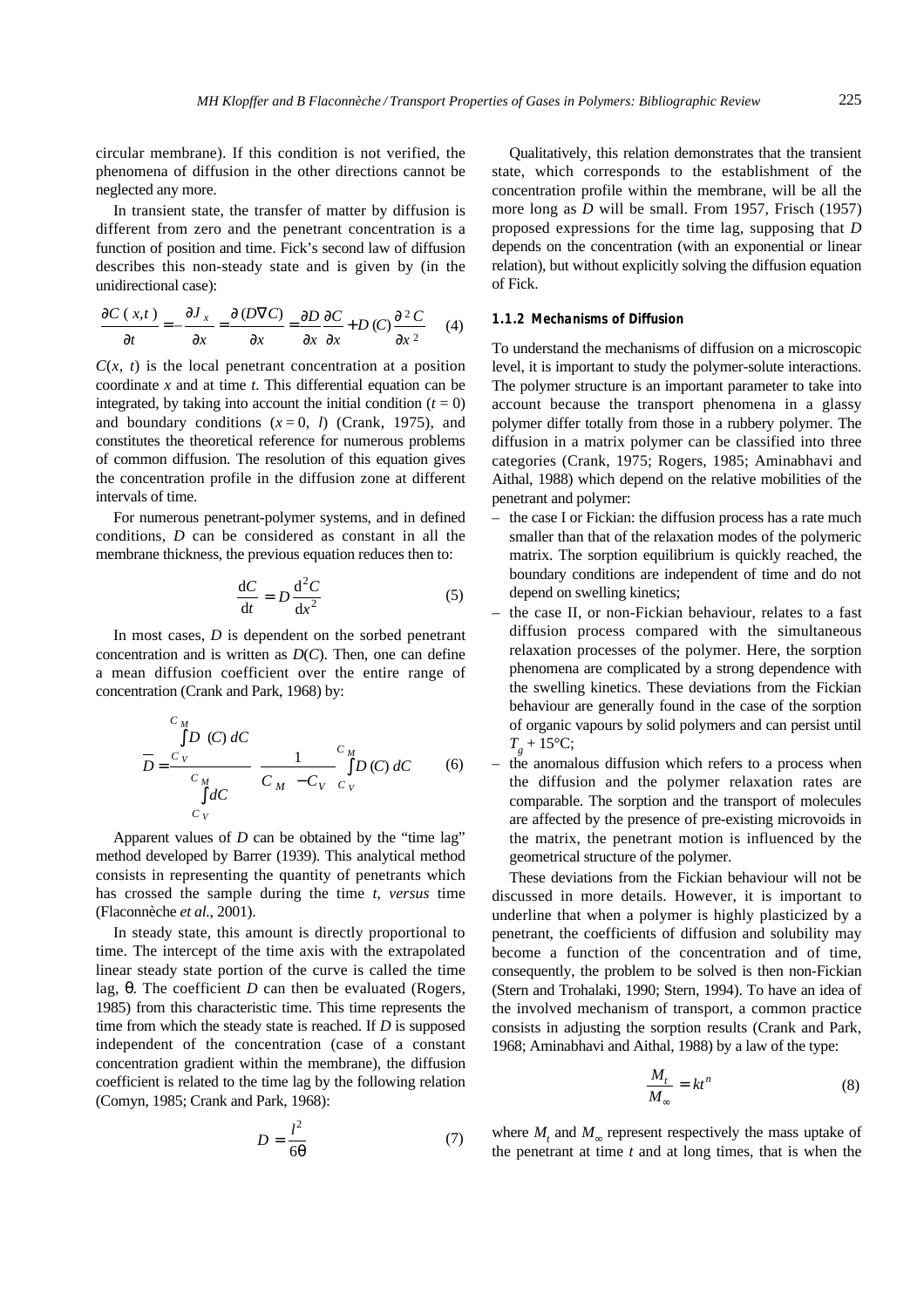equilibrium is reached, *k* is a constant. The value of *n* informs about the type of transport mechanism. A value of  $n = 0.5$ indicates a Fickian diffusion whereas  $n = 1$  relates to the case II. Intermediate values of *n* suggest a combination of these two mechanisms. On the other hand, the discrepancies between the experimental sorption and desorption curves are representative of different kinetics and then, of a concentration-dependent diffusion coefficient (Crank, 1975; Brolly *et al.*, 1996a, 1996b).

#### **1.2 The Solubility Coefficient**

At a given temperature, the local concentration *C* of the gas dissolved in the polymer can be related to the pressure by the following relation:

$$
C = S(C)p \tag{9}
$$

where  $S(C)$  is the solubility coefficient (which may be a function of *C* or *p*). This coefficient which has a thermodynamic origin, depends on the polymer-penetrant interactions as well as on the gas condensibility. For low pressures and ideal gas, Henry's law is obtained (Stannett, 1968):

$$
C = k_D p \tag{10}
$$

where  $k_D$  is the proportionality constant of Henry's law. In fact, it is the solubility coefficient when there is no concentration dependence.

In practice, for the permeation of simple gases of low molecular weight in rubbery polymers (that is at temperatures above their glass transition temperature), and under relatively moderate pressures, the diffusion mechanism is Fickian and the departures from Henry's law for the sorption are negligible (Flaconnèche, 1995). However, in the most general case, *S* is a function of the temperature, the pressure or the concentration. The various expressions of *S* corresponding to the different sorption modes will be detailed in Section 2. Attention may be paid to the used units:

- the concentration *C* is expressed in  $cm<sup>3</sup>$  (STP)/ $cm<sup>3</sup>$ polymer. In a more explicit way, it is the concentration of the sorbed gas (calculated in the Standard Conditions of Temperature and Pressure, *i.e.* 273 K and 1 atm =  $1.013*10<sup>5</sup>$  Pa) by the polymer which is subjected to a pressure *p* of the penetrant;
- the solubility coefficient *S* is given in  $\text{cm}^3$  (STP)/ $\text{cm}^3$ ·MPa.

#### **1.3 The Permeability**

Figure 2 represents a plane homogeneous membrane of thickness *l* such as  $p<sub>M</sub>$  and  $p<sub>V</sub>$  are the partial pressures at the two sides of the membrane  $(p_M > p_V)$ . When Henry's law is satisfied, the diffusive flux in steady state is given by:

$$
J = DS\left(\frac{p_M - p_V}{l}\right) \tag{11}
$$



Figure 2

Permeation through a polymer film that is submitted to a pressure gradient  $(p_M > p_V)$ .

The product *DS* is called, by definition, the permeability coefficient:

$$
Pe = DS \tag{12}
$$

The coefficient of permeability appears as the product of a kinetic factor *(D)* which reflects the dynamics of the penetrant-polymer system and of a thermodynamic term *(S)* which depends on the penetrant-polymer interactions. So, this coefficient represents the ease with which the gas crosses the membrane when this one is submitted to a pressure gradient.

In the absolutely general case where no hypothesis is done on the dependence of the coefficients of diffusion and solubility on the gas concentration in the polymer, the definite transport coefficients are in fact mean transport coefficients. The diffusion coefficient is then given by Equation (6) and the following relation is obtained for the solubility (Crank and Park, 1968; Crank, 1975; Rogers, 1985; Stern, 1994):

$$
\overline{S} = \frac{C_M - C_V}{p_M - p_V} \tag{13}
$$

The mean permeability coefficient of the gas through the polymer is defined by (Crank and Park, 1968; Crank, 1975; Rogers, 1985):

$$
Pe = D S \tag{14}
$$

This definition will remain valid independently of the models used to express the dependence of *D* and *S*. In a very general way, *Pe* depends on the polymer nature, the gas, the upstream and downstream pressures and the temperature. Besides, in the case of binary gas mixtures, this coefficient depends on the partial pressures of each gas (even in terms of fugacity) that is on the mixture composition. This point will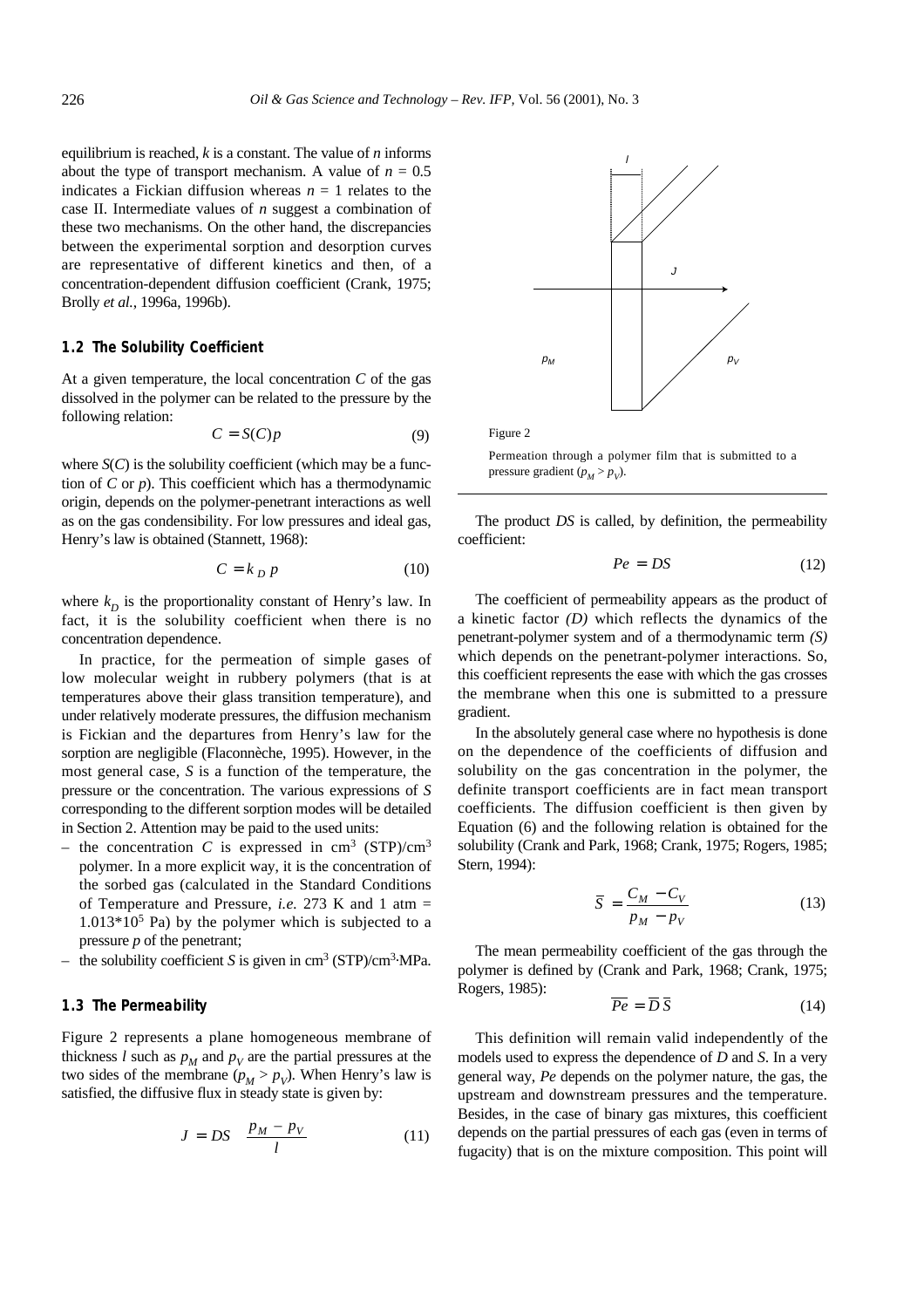not be discussed here. However, the study of the transport mechanisms also requires information about the evolution of *D* and *S* with these parameters (Costello and Koros, 1993; Dhingra and Marand, 1998; Thundyil *et al.*, 1999). The dimension of the permeability coefficient is: volume of gas  $(STP)/(length-time-pressure)$  or:  $cm<sup>3</sup>$  gas  $(STP)/(cm·sMPa)$ . In the permeation experiments, one measures *Pe* by applying a downstream pressure close to zero (Flaconnèche, 1995), then  $p_M = p_V \ge 0$  and  $C_M >> C_V \ge 0$ . The mean solubility coefficient will be reduced so, with a good approximation, to the gas solubility on the upstream side of the membrane:

$$
\overline{S} \cong \frac{C_M}{p_M} = \frac{C_\infty}{p} \tag{15}
$$

*C*<sup>∞</sup> being the maximal concentration of the mobile species on the upstream surface of the membrane under a pressure *p*.

# **2 SORPTION MODES**

The sorption is the term generally used to describe the dissolution of the penetrant in the matrix polymer (Crank and Park, 1968; Rogers, 1985; Naylor, 1989). This term includes the absorption, the adsorption, as well as the trapping in microvoids or the clustering of aggregates. It should be noted that in the same polymer membrane, diffusing molecules may be sorbed according to different sorption modes. Besides, the distribution of the penetrant according to these various modes may change with the temperature, the sorbed concentration, the swelling behaviour of the matrix, time, etc.

The quantity of solute molecules dispersed in the matrix polymer at equilibrium and their sorption mode, in given conditions, are governed by the thermodynamics of the polymer-penetrant system, in particular by the nature and the force of the interactions. Figure 3 presents the five classic cases of sorption. As for Table 1, it indicates for each model the nature of the dominant interactions. The case of binary gas mixtures, which will not be discussed here, is even more complex because it is necessary, furthermore, to take into account the non-idealities associated to the behaviour of the gas phase as also the effects of competition between both components. These features may lead to strong differences if compared to the solubility values estimated for pure gases (Chern *et al.,* 1983; Costello and Koros, 1993; Thundyil *et al.*, 1999).

TABLE 1

Different modes of sorption and typical interactions associated

| Sorption mode | Main component interactions                     |  |
|---------------|-------------------------------------------------|--|
| Henry         | polymer-polymer                                 |  |
| Langmuir      | polymer-penetrant                               |  |
| Dual mode     | combination of Henry's and Langmuir modes       |  |
| Flory-Huggins | penetrant-penetrant                             |  |
| <b>BET</b>    | combination of Langmuir and Flory-Huggins modes |  |

# **2.1 Henry's Law Sorption**

The case I, the simplest, was presented in Section 1.2: the gas is considered as ideal and it exists a linear relation between the penetrant concentration in the membrane and its partial pressure:

$$
C = k_D p \tag{10}
$$

The constant  $k_D$  is in fact *S*, the solubility coefficient of the gas in the polymer, independent of the concentration at a

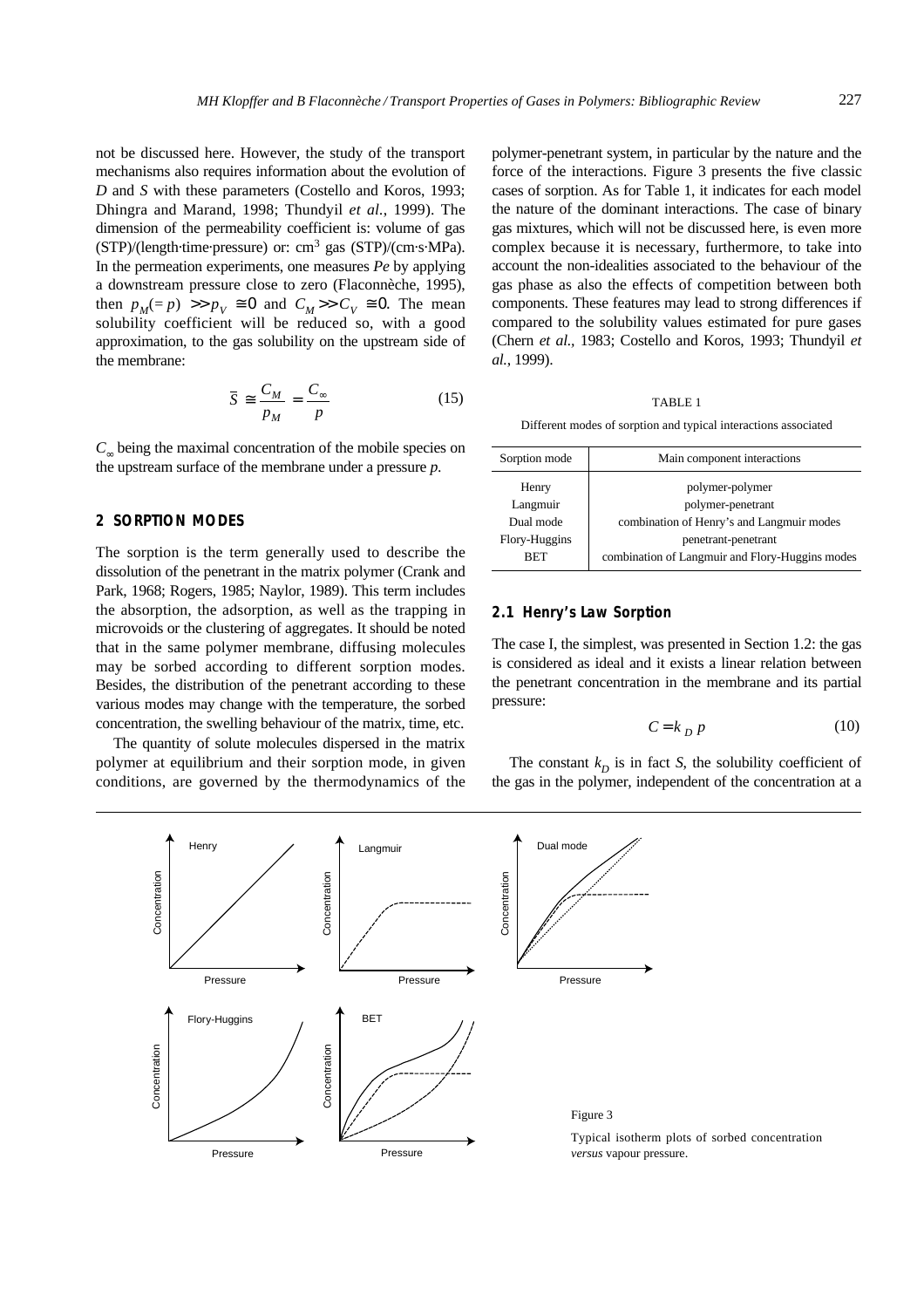given temperature. The gas is here randomly dispersed in the matrix so that neither polymer-penetrant nor penetrantpenetrant pairs are preferred. This mode is observed essentially for low pressures when the penetrant-penetrant and the penetrant-polymer interactions are weak in front of the polymer-polymer interactions.

#### **2.2 Langmuir-Mode Sorption**

The case II corresponds to a predominance of the penetrantpolymer interactions. Diffusing molecules occupy specific sites in the polymer, for example, pre-existing microvoids or high-area inorganic fillers. When all the sites are occupied, a small quantity of diffusing molecules may solubilise. The penetrant concentration is then given by:

$$
C_H = \frac{C_H \; bp}{1 + bp} \tag{16}
$$

where  $C_H$  is a "hole saturation" constant and *b* is a "hole affinity" constant.

#### **2.3 Dual-Mode Sorption**

This mode was proposed to describe curves observed in the case of sorption of low-activity gases in glassy polymers. It postulates the existence of two populations of diffusing molecules. This situation corresponds to the combination of the two previous modes and will be detailed in Section 3.1.1. Nevertheless, this model is valid for moderate pressures, in the absence of strong interactions. It cannot describe the sorption phenomena when there is some swelling or plasticization of the matrix by the sorbed molecules.

## **2.4 Flory-Huggins Mode**

The interactions between the diffusing molecules are stronger than the penetrant-polymer interactions and the solubility coefficient increases continuously with pressure. Two physical interpretations of this behaviour are possible: first of all, a plasticization of the polymer by the sorbed molecules or the association of clusters in the case of water-hydrophobic polymer systems (Naylor, 1989). The value of *S* is then given by (Flory, 1953; Naylor, 1989):

$$
\ln a = \ln \frac{p}{p^0} = \ln \phi_1 + (1 - \phi_1) + \chi (1 - \phi_1)^2
$$
 (17)

where *a* represents the thermodynamic activity of the component in the mixture, defined as the vapour pressure of the gas *(p)* divided by the saturation vapour pressure  $(p^0)$  at the experimental temperature,  $\phi_1$  is the volume fraction of the permeant in the polymer and χ the enthalpic interaction parameter between the polymer and the solute.

#### **2.5 BET Mode**

This last case corresponds to the combination of the Langmuir and Flory-Huggins modes. In practice, it can be representative of the sorption of water in highly hydrophilic polymers (Hernandez and Gavara, 1994; Hernandez *et al.*, 1992): initially, the water molecules are strongly sorbed in specific sites corresponding to polar groups, then at higher pressures, the clustering process may occur.

## **3 THEORIES OF GAS DIFFUSION AND MODELS**

Numerous theoretical models have been previously proposed (Crank and Park, 1968; Comyn, 1985; Aminabhavi and Aithal, 1988; Stern and Trohalaki, 1990; Stern, 1994) to describe the transport mechanism of species in polymers by diffusion at a molecular level. Such models supply expressions of the coefficients of diffusion and permeability from statistical mechanical considerations (free volume theory) and energetic or structural considerations. The formulation of these coefficients is complicated by the fact that the transport phenomena are due to different mechanisms in rubbery and glassy polymers, *i.e.*, at temperatures respectively above or below their glass transition temperature. Besides, parameters such as the degree of crystallinity of the polymer, its swelling by the sorbed molecules as well as its thermal history (Crank and Park, 1968; Comyn, 1985) are significant.

# **3.1 Glassy Polymers (***T* **<** *Tg***)**

The transport mechanisms in polymers at a molecular level are not completely understood when  $T < T_g$ . All the models proposed in the literature are phenomenological and contain one or several adjustable parameters which should be determined experimentally and are suitable only to a limited number of systems (Stern, 1994).

A polymer in the glassy state has a specific volume  $V<sub>s</sub>$ bigger than the specific volume of equilibrium  $V_l$ . This difference, due to the non-equilibrium character of the glassy state, is at the origin of the non-linearity of the sorption isotherms (Barrer *et al.*, 1958) that is the dependence of the solubility coefficient on pressure. On the other hand, when a polymer is exposed to a vapour, the gas molecules dissolved in the matrix may change the polymer microstructure. This process can lead to a decrease of  $T<sub>g</sub>$  and an increase of the specific volume  $V_s$ , that is a plasticization effect (Zhang and Handa, 1998). In some extreme cases, for high pressure, the opposite effect may be observed: the  $T_g$  matrix will raise, contrary to  $V_s$ , due to a compression of the polymer, thereby a reduction of its segmental motions. The phenomena are much more complex in the glassy polymers. To describe the solution and the diffusion of molecules in glassy polymers,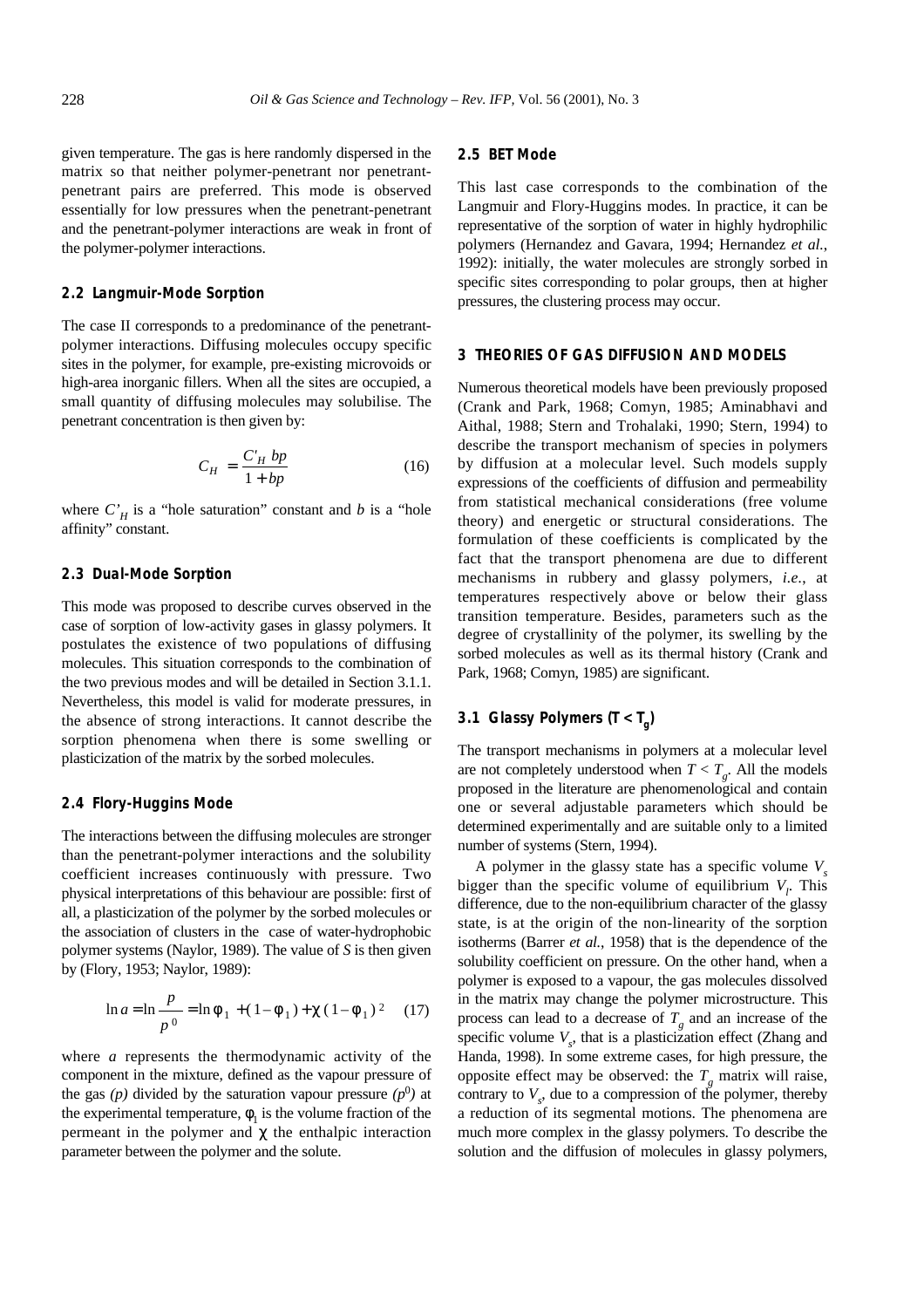we shall detail the dual-mode sorption model, the most usually used (Barrer *et al.*, 1958), then the gas-polymer matrix model (Sefcik *et al.*, 1983; Raucher and Sefcik, 1983a).

# **3.1.1 Dual-Mode Sorption Model**

This model, initially proposed by Barrer *et al.* (1958) to explain the dependence on concentration of the solubility coefficient found for the glassy polymers, was then extended by Koros and Paul for the diffusion coefficient (Paul and Koros, 1976; Koros *et al.*, 1976).

This model postulates that there are two distinct populations of diffusing molecules (with local equilibrium between them): molecules dissolved in the polymer by an ordinary dissolution process with a concentration  $C_D$ , and a second population corresponding to trapped molecules by adsorption on specific sites (microvoids or holes) with a concentration  $C_H$ . Generally, one thinks that these holes are generated by the slow relaxation processes associated to the glass transition or by the unrelaxed volume frozen during the glass transition (Stastna and De Kee, 1995). The relative proportions of the penetrant in every state depend on the total concentration. Besides, one supposes that at the equilibrium pressure *p*, the concentration of the dissolved molecules in the polymer by an ordinary mechanism dissolution,  $C_D$ , obeys Henry's law *(Eq. (10))*, and, that the concentration of molecules sorbed in a limited number of pre-existing microcavities is given by the equation of Langmuir:

$$
C_H = \frac{C_H \, bp}{1 + bp} \tag{16}
$$

where  $C'_{H'}$ , called a "Langmuir saturation" constant, is directly related to the global volume of specific sites, that is a measure of the concentration in "holes", and *b* is a constant, characterising the affinity for these sites *(see Section 2.2)*.

The total concentration is then given by:

$$
C = C_D + C_H = k_D p + \frac{C'_H b p}{1 + b p}
$$
 (18)

which can be written as a function of Henry's concentration:

$$
C = C_D \left( 1 + \frac{K}{1 + \alpha C_D} \right) \tag{19}
$$

with:  $K = \frac{C_H b}{I}$  and:  $\alpha = \frac{b}{I}$  $K = \frac{h}{k_D}$  and:  $\alpha = \frac{b}{k_D}$  $C \vert_{H} b$ *k H ' D* =

In this model, the solubility coefficient has for expression:

$$
S = \frac{C}{p} = k_D + \frac{C_H b}{1 + bp}
$$
 (20)

It may be noticed that *S* decreases when the pressure increases.

Initially, it was assumed that the population of Langmuir was completely immobilised and did not participate in the transport (Vieth and Sladek, 1965; Raucher and Sefcik, 1983a) what implied a constant permeability coefficient. Experimentally, permeability measurements have shown evidence of a decrease of the permeability coefficient with the upstream gas pressure: let us quote, for instance, the case of CO<sub>2</sub> in polycarbonate at 35°C (Koros *et al.*, 1976). Petropoulos (1970) and, later, Paul and Koros (1976) supposed that the population of Langmuir had a partial mobility compared with the other population, *i.e.,* the molecules trapped in "holes" were not completely immobilised. The approaches of these authors differ by the fact that Petropoulos (1970) considered that the driving force, responsible for the substance transport, is due to a chemical potential gradient whereas Paul and Koros (1976) developed a model with partial immobilisation but based on a concentration gradient. These latter ones were able to obtain expressions for the coefficients of diffusion, permeability and time lag (Koros *et al.*, 1976).

It is so supposed that every population has its own constant diffusion coefficient:  $D<sub>D</sub>$  for the dissolved molecules and  $D_H$  for the others  $(D_H$  is generally weaker than  $D_D$ because the diffusional jumps in the environment of Henry's population are easier). Besides, it is based on the assumption that gases do not interact with the matrix (in particular, there is no swelling): the various constants  $k_D$ ,  $D_H$  and  $D_D$  are independent of the pressure and concentration. In the hypothesis where the fluxes of both species are independent, the total flux of diffusing molecules through the polymer is (Paul and Koros, 1976; Aminabhavi and Aithal, 1988):

$$
J = J_D + J_H = -\frac{\partial}{\partial x} (D_D C_D + D_H C_H)
$$
  

$$
= -D_D \frac{\partial C_D}{\partial x} - D_H \frac{\partial C_H}{\partial x}
$$
 (21)

It is possible to show that, from a mathematical point of view, the previous equation is equivalent to the following one:

$$
J = -D_{\rm eff} \frac{\partial C_D}{\partial x} \tag{22}
$$

where  $D_{\text{eff}}$  is an effective diffusion coefficient, dependent on the concentration (or the upstream pressure) given by (Paul and Koros, 1976; Koros *et al.*, 1976):

$$
D_{\text{eff}} = D(C) = D_D \left[ 1 + \frac{K (D_H / D_D)}{(1 + \alpha C_D)^2} \right] \left[ 1 + \frac{K}{(1 + \alpha C_D)^2} \right]^{-1}
$$
\n(23)

Often one defines:  $D_H/D_D = F \le 1$ .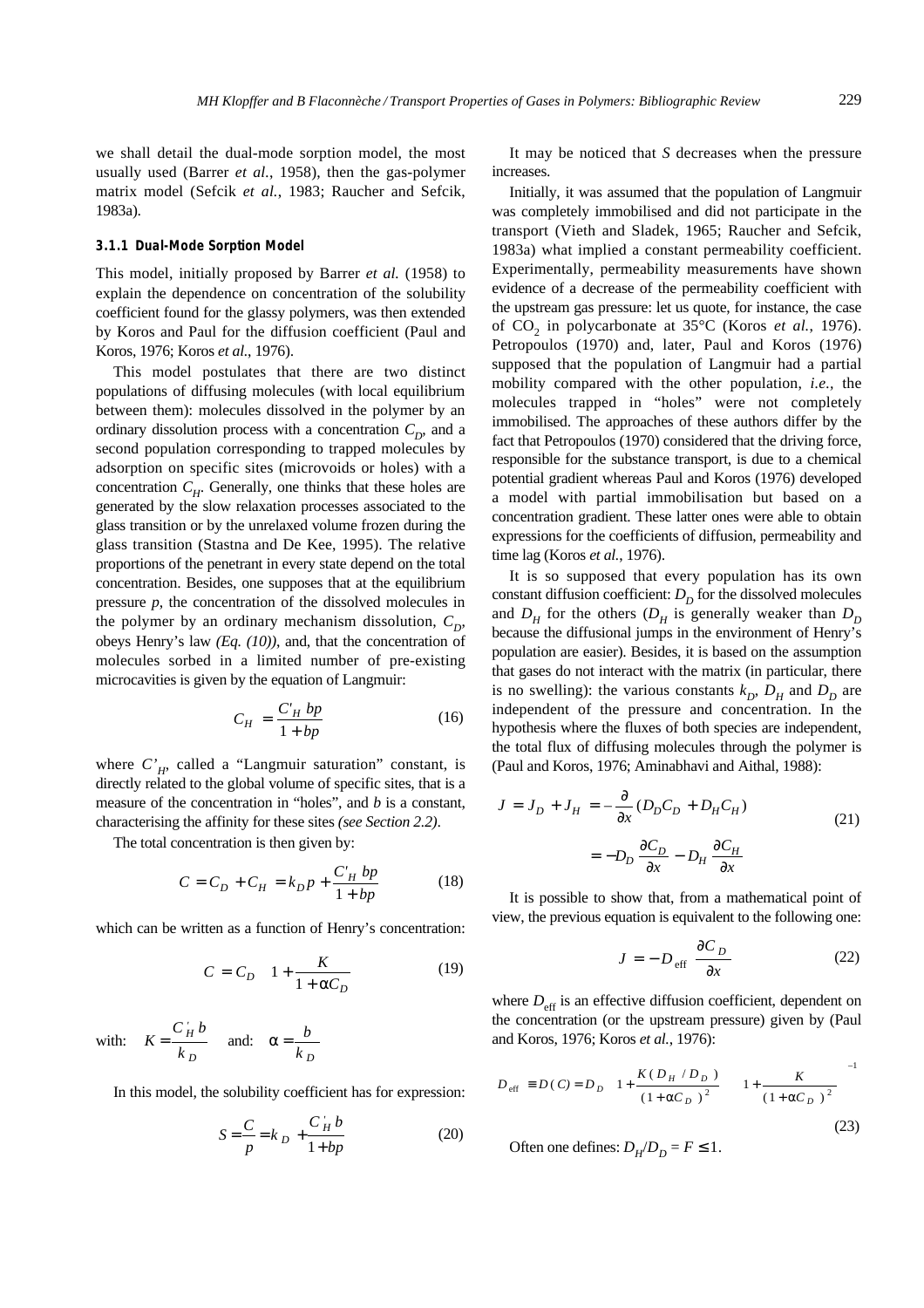This model can be expressed in a different way, by giving a physical meaning to the parameter *F*. Indeed, the authors (Paul and Koros, 1976; Koros *et al.*, 1976) considered that the population of diffusing molecules is divided into two categories:

- all the species dissolved by ordinary dissolution plus a fraction *F* of the molecules trapped in microcavities are fully mobile and have a diffusion coefficient  $D_p$ . It represents a concentration  $C_p + F C_H$ ;
- a fraction  $(1 F)$  of the latter species is totally immobilised representing a concentration  $(1 - F)C_H$ .

Hence, the permeability coefficient is expressed as follows:

$$
Pe = k_D D_D \left( 1 + \frac{FK}{1 + bp} \right) \tag{24}
$$

and the time lag is given by:

$$
\theta = \frac{l^2}{6D_D} \left[ 1 + f(K, F, b, p) \right] \tag{25}
$$

where *f* is a complex analytical function of the listed parameters. When the population of Langmuir is little numerous or with no mobility  $(F = 0)$ , the extreme case of Henry's model is found.

The influence of the pressure on the coefficients of solubility, permeability and on the time lag in the glassy polymer-gas systems is expressed *via* the distribution of the gas molecules between the two sorption modes. Although  $k_D$ ,  $D_H$  and  $D_D$  are supposed to be constant, the effective coefficients of solubility and diffusion change with the pressure in the same way as the report  $C_D/C_H$  which evolves continuously with *p (Eq. (18))*. When strong interactions take place between the polymer and the penetrant (plasticizer which modifies the polymer state), this model is modified by introducing an exponential dependence of *D* with concentration (Stern and Saxena, 1980; Aminabhavi and Aithal, 1988). This model was generalised by Fredrickson and Helfand (1985) by taking into account the coupling between both diffusing species, that is a possible exchange between the two populations (from Henry to Langmuir mode for example). The dual-mode sorption model has represented in a satisfactory way the solubility and the gases transport in glassy polymers, polar or not (Aminabhavi and Aithal, 1988; Urugami *et al.*, 1986) but there are some major drawbacks. The nature and the distribution of microcavities are not really known; they are described by free volume pockets of lower density. From a macroscopic point of view, we can mention that certain authors observed the existence of two different populations, by experiments of nuclear magnetic resonance of carbon 13 ( $^{13}$ C-NMR) carried out on CO<sub>2</sub> sorbed in polycarbonate (Cain *et al.*, 1991) or polystyrene (Bandis *et al.*, 1993).

## **3.1.2 Gas-Polymer Matrix Model**

This second model expressing the dependence on concentration of sorption and gases transport phenomena in glassy polymers was developed by Sefcik and Raucher (Raucher and Sefcik, 1983a, 1983b; Sefcik *et al.*, 1983). It is based on the assumption that there is only one population of penetrant but that there is an interaction between the solute and the polymer matrix. The presence of these sorbed molecules can then perturb the structural properties and the dynamics of the polymer and thereby the transport characteristics of the system. Let us underline here that, in all the molecular approaches *(see below Section 3.2.1)* expressing the dependence of *D* on the temperature (of Arrhenius type, see below Section 4), the common idea is that the activation energy of the diffusion represents the energy necessary for the separation of macromolecular chains by cooperative motions of sufficient amplitude to allow the penetrant to execute its diffusional jump.

This model supposes that the interactions between the sorbed molecules and the matrix facilitate the penetrant jumps between chains and that the variations of the diffusion coefficient are a direct result of the modification of the mainchain motions (increase of the frequency of the cooperative motions (Pace and Datyner, 1979c)). In fact, it is proposed that the presence of the penetrant will reduce the intermolecular forces between the polymer chains, resulting in a decrease of the activation energy necessary for the separation of chains. The increase of the penetrant concentration leads, *via* an enhanced segmental mobility of the chains, to a higher diffusion coefficient and a lower solubility coefficient. From a mathematical viewpoint, this theory proposes the following relation to express the interaction between the penetrant and the polymer:

$$
S = S_0 \exp(-\alpha^* \kappa) \tag{26}
$$

with:

$$
\kappa = \frac{T_g(0) - T_g(C)}{T}
$$
 (27)

 $S_0$  is the solubility value to zero concentration,  $\alpha^*$  a constant,  $T_g(0)$  and  $T_g(C)$  are respectively the glass transition temperature of the pure polymer and that of the polymer-gas system. If one supposes a linear diminution of  $T_g$  with concentration (Raucher and Sefcik, 1983a), Equation (26) becomes:

$$
S = S_0 \exp(-\alpha C) \tag{28}
$$

This equation can be written as (after a limited development):

$$
S(C) = \frac{S_0}{1 + \alpha C} \tag{29}
$$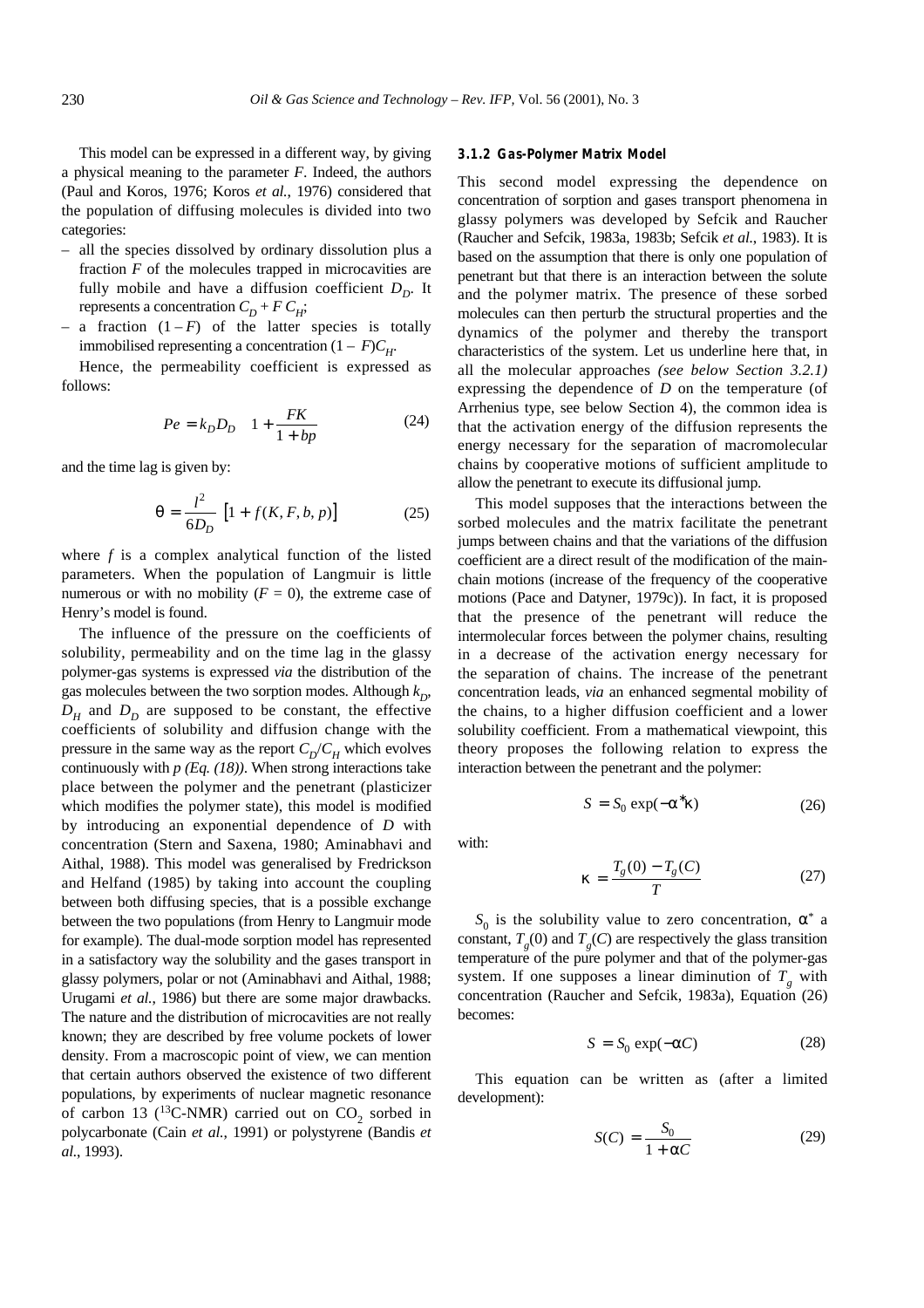$\alpha$  being a new constant. This theory was extended to include the diffusion coefficient *D*. One supposes that *D* increases with the frequency of the cooperative main-chain motions (Pace and Datyner, 1979a). The following expressions are then obtained:

$$
D = D_0(1 + \beta^* \kappa) \exp(\beta^* \kappa)
$$
 (30)

Or, by supposing that a linear relation exists between κ and *C*:

$$
D = D_0(1 + \beta C) \exp(\beta C) \tag{31}
$$

 $S_0$  and  $D_0$  are the transport coefficients in the limit of zero concentration, they have not really a physical meaning but they describe rather well the system behaviour if there were no change induced in the polymer matrix. Experimentally, *D* varies during the experiment. Then, it is better to talk about an effective diffusion coefficient. Besides, if the term β*C* is small, the previous equation becomes (Raucher and Sefcik, 1983b):

$$
\overline{D} = D_0 \exp(\beta C) \tag{32}
$$

In the previous equation, and in the two following ones, what the authors have called *C* is in fact the concentration on the upstream side of the membrane, which corresponds to *C*∞. The following expression is thus obtained for the permeability coefficient:

$$
Pe = D_0 S_0 \exp[(\beta - \alpha)C] \tag{33}
$$

Concerning the time lag, Raucher and Sefcik (1983b) proposed:

$$
\theta = \frac{l^2}{6D_0} \frac{10 + 25\beta C + 16(\beta C)^2}{10(1 + \beta C)^3}
$$
 (34)

These same authors (Sefcik *et al.*, 1983; Sefcik and Schaefer, 1983) have studied the transport of  $H<sub>2</sub>$  and  $CO<sub>2</sub>$  in PVC plasticized (with various contents of plasticizers) at room temperature (under relatively low pressures: until 0.4 MPa). Their  $^{13}$ C-NMR experiments have shown an evolution of the characteristic times of the cooperative mainchain motions similar to that of the effective diffusion coefficients of gases (calculated from time lag values). More exactly, they have shown that a matrix modification (plasticization or antiplasticization effect) has an influence on the gas diffusion coefficients.

## **3.1.3 Comparison of these Two Models**

Different research teams were interested in these two models to report their results. The opinions are shared as for their validity.

Raucher and Sefcik (1983a, 1983b), as underlined earlier, obtained a relationship between the effective diffusion coefficients and the frequency of the cooperative main-chain

motions of the polymer, what shows the importance of the molecular motions in the determination of the transport parameters. Then, the diffusion coefficient depends on concentration, what is incompatible with the initial assumptions of the dual-mode sorption model considering that  $D<sub>D</sub>$  and  $D<sub>H</sub>$  are constant. On the other hand, they studied the  $CO<sub>2</sub>$ -polycarbonate system at  $35^{\circ}$ C, the pressure varying from 0 to 2 MPa (Raucher and Sefcik, 1983b). They analysed the results of sorption and permeation by using these two models. The time lag values deduced from the gas-polymer matrix model are in good agreement with the experimental results on all the range of studied pressure, contrary to the dual-mode sorption model. According to them, the dualmode sorption model is based on a correct mathematical description but on invalid physical assumptions, which are the existence of two different populations of diffusing molecules and the absence of gas-polymer interactions. Also, let us quote Brolly *et al.* (1996a, 1996b) who determined experimentally the effective coefficients of solubility and diffusion of  $CO<sub>2</sub>$  in PET and in PEN, at room temperature, the pressure varying from 0.0125 to 0.5 MPa. These authors used the finite difference modelling for obtaining the parameters relative to the two models and so the variations of the effective diffusion coefficient with the penetrant concentration. They were not able to conclude as for the validity of one of those models. Indeed, the dual-mode sorption model seemed more successful to report their results but, on the other hand, they observed a single population of CO<sub>2</sub> molecules by infrared spectroscopy and additional experiments proved that the sorbed  $CO<sub>2</sub>$  interacted with the polymer.

# 3.2 Rubbery Polymers  $(T > T_q)$

To describe the diffusion of small molecules in polymers above their glass transition temperature, a certain number of molecular models and theories derived from the free volume theory were proposed (Crank and Park 1968; Comyn, 1985). The models are based upon analysis of the relative mobility of the diffusing molecules and of polymer chains by taking into account relevant intermolecular forces. This second type of approach does not offer a precise description of the phenomenon but relates, thanks to statistical mechanical considerations, the diffusion coefficient to the free volume of the system. These models developed for rubbery polymers were, in some cases, applied to glassy polymers (Stern and Trohalaki, 1990).

#### **3.2.1 Molecular Models**

A certain number of formulations are based on energy considerations, let us describe them briefly. Barrer (1937) was the first one to show that the diffusion of molecules in polymers was a thermally activated process. Then, various theories were developed to explain this Arrhenius behaviour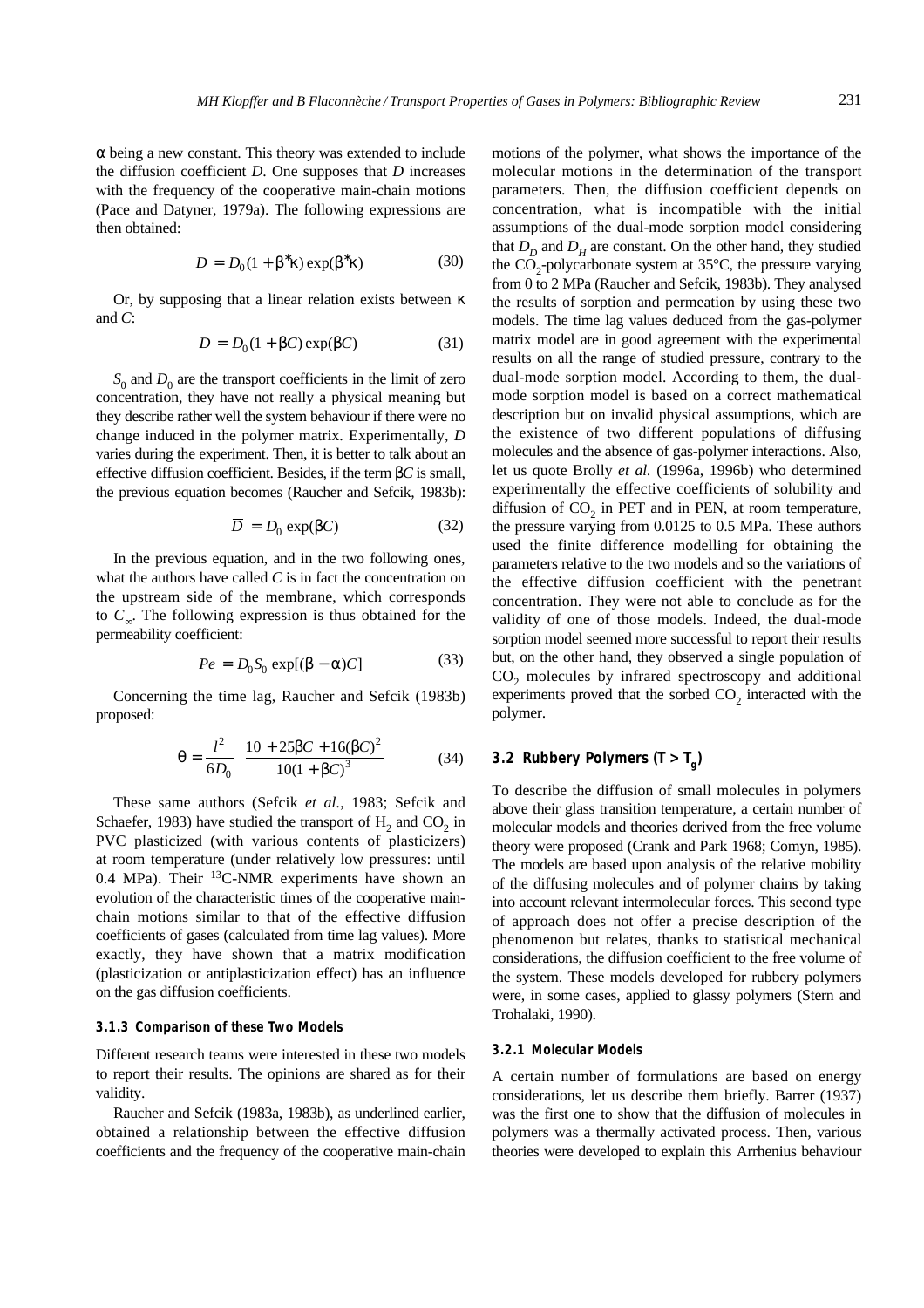with temperature (Kumins and Kwei, 1968). In these approaches, the diffusing molecule moves from a position to the other one when a sufficient amount of activation energy is available for the system (the solute plus the surrounding chains). In other words, the energy for diffusion is postulated to arise from the need to separate the polymer matrix sufficiently to allow the permeant molecule to make a unit diffusional jump.

The first molecular models were relatively simple *(Fig. 4*) but they were able to predict only the diffusion activation energy and not the diffusion coefficients. These models sometimes required adjustable parameters (Rogers, 1985; Aminabhavi and Aithal, 1988; Stern and Trohalaki, 1990) whose physical meaning was not always well defined (structure, volume, energy).

In the Activated Zone Theory of Barrer (1957), this activation energy is said distributed between the various degrees of freedom of the system. The important idea is that the cooperative segmental motions of the polymer participate in the diffusion process. Brandt (1959) suggested afterwards to define the activation energy from considerations on the molecular structure of the polymer. In this theory, a molecular model is formulated where the activation energy is decomposed into two terms:  $E_D = E_i + E_b$ . The first term characterises the intermolecular energy  $E_i$  required to overcome the attractive forces between chains and create a "hole" in the polymer structure for the penetrant. The second term represents the intramolecular energy  $E<sub>b</sub>$  used to bend the neighbouring chains of the penetrant. These two terms depend mainly on the penetrant diameter  $\sigma_p (E_i \propto \sigma_p)$ ;  $E_b \propto \sigma_p^2$ , the chain length involved in diffusion, the length of an elementary jump, etc. The thermal energy is not considered here. This theory has been applied successfully for the diffusion of different molecules ( $CO<sub>2</sub>$ ,  $CH<sub>3</sub>Cl$ ,  $CHF<sub>3</sub>$ and  $SF<sub>6</sub>$ ) in PTFE (Brandt and Anysas, 1963), and for simple gases through PE (Michaels and Bixler, 1961b). It allowed to show that the evolution of  $E_D$  with  $\sigma_p^2$  was not strictly linear.

DiBenedetto and Paul (DiBenedetto, 1963; DiBenedetto and Paul, 1964) developed two different approaches, one based on statistical mechanics (fluctuations theory) applied to diffusion in glassy polymers, and the other on the molecular theory for transport in rubbery zones. In this last approach, the activation energy of the diffusion is equal to the potential energy difference between the "normal" dissolved state and the "activated" state in which the cylindrical cavity allowing the penetrant to move is present *(Fig. 4)*. This variation of the interaction energy between macromolecules is defined by a 6-12 Lennard-Jones potential.

More recently, Pace and Datyner (1979a, 1979b, 1979c, 1980) proposed a diffusion theory, which incorporated both DiBenedetto and Paul's model and Brandt's theory. They suggested that the transport process could be due to two separate mechanisms: diffusion along the chain direction and perpendicular jumps to the main-chain direction. It is these latter jumps across chains that control the time scale of the transport phenomenon and define the activation energy of diffusion. A good agreement between their model's predictions and the experimental results, for amorphous or semicrystalline polymers, is obtained to express the dependence of the activation energy on the penetrant diameter. They have also extended their model to the diffusion of more complex molecules such as organic solvents, dying agents (Pace and Datyner, 1979b).



Figure 4

First molecular models for diffusion in rubbery polymers.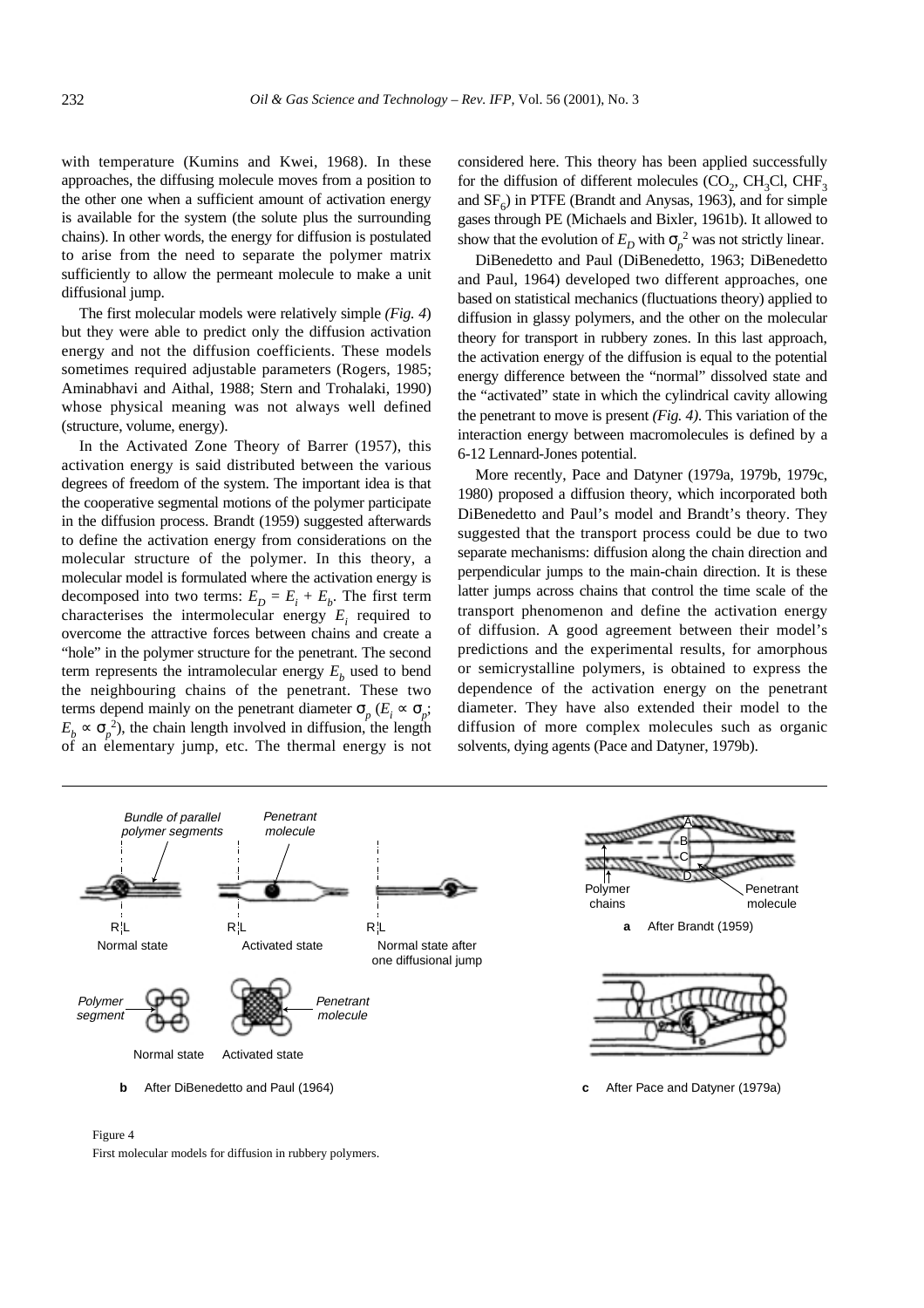The recent development of techniques of microstructure numerical simulation makes possible the modelling of transport phenomena in polymers, especially by application of Monte-Carlo simulation techniques, molecular dynamics (MD), Brownian motions. In recent studies, MD simulations allowed to estimate rather precisely the diffusion coefficients in rubbery polymers, for example, for  $CH<sub>4</sub>$  in PE (Pant and Boyd, 1992), for He and  $CH<sub>4</sub>$  in PDMS (Sok and Berendsen, 1992). The transport of diffusing molecules in glassy polymers is much more complex because such polymers are not in a state of true thermodynamic equilibrium considering the scale of diffusion measurements. Besides, the diffusion coefficients in such matrices are smaller, of several orders of magnitude, what requires much longer calculation times (Gusev and Suter, 1992; Gusev *et al.*, 1994). An important and useful concept, appeared in the early sixties, to understand the permeation mechanisms in the amorphous polymers, is the fractional free volume. Cohen and Turnbull (1959) considered the diffusion of hard spheres in a liquid as the result of a redistribution of the free volume inside the liquid with no energy variation associated. Besides, in 1953, Bueche gave an analysis of the segmental mobility in polymers which was based on the theory of free volume fluctuations (Bueche, 1953; Slater, 1939).

## **3.2.2 Free Volume Theory**

(In the following of this article, the index 1 refers to the diffusing molecule and the index 2 to the polymer.)

As we underlined it, a certain number of theories derived from the free volume were advanced to study the diffusion in polymers. One of the most promising and earliest free volume models was developed by Fujita. Fujita (Fujita *et al.*, 1960; Fujita and Kishimoto, 1961) suggested the molecular transport to be due to a redistribution of free volume and not due to a thermal activation. The basic idea of this theory is that a diffusing molecule can only move from one position to another when, in its neighbourhood, the local free volume exceeds a certain critical value. The dependence of *D* with parameters such as the concentration, the penetrant shape and size, the temperature and the glass transition temperature of the polymer can be explained thanks to the free volume theory.

## *General Considerations*

In the case of amorphous polymers, the coefficients *S* and *D* can be related to the free volume fraction (Cohen and Turnbull, 1959; Fujita, 1968; Peterlin, 1975) which is defined by:

$$
f = \frac{V_f}{V_{\text{Tot}}} = \frac{V_{\text{Tot}} - V_{\text{occ}}}{V_{\text{Tot}}}
$$
(35)

 $V_{\text{Tot}}$  is the total volume considered as being the sum of the occupied volume (Van der Waals),  $V_{\text{occ}}$ , and the free volume,  $V_f$ .

An expression similar to that of Doolittle (1951, 1952) for the viscosity gives the expression of the diffusion coefficient:

$$
D_T = RT A_d \exp\left(\frac{-B_d}{f}\right) = RT m_d \tag{36}
$$

The various parameters appearing in this equation are:

- $m<sub>a</sub>$  the mobility of the diffusing molecule relative to the polymer
- *A<sub>d</sub>* a parameter which depends on the penetrant size and shape
- $B_d$  a characteristic parameter of the available free volume fraction
- and *f*, the fractional free volume of the system is given by:

$$
f = \phi_1 f_1 + \phi_2 f_2 \tag{37}
$$

where  $\phi_i$  and  $f_i$  are respectively the volume fraction and the free volume fraction of the component *i*.  $D<sub>T</sub>$  is in fact the thermodynamic diffusion coefficient of the penetrant defined by (Comyn, 1985):

$$
D_T = D \frac{\partial \ln C}{\partial \ln a} \tag{38}
$$

*C* and *a* are respectively the penetrant concentration and activity. Equation (36) is sometimes expressed by:

$$
D_T = A \exp\left(\frac{-bv^*}{f}\right) \tag{39}
$$

where *v*\* is a critical volume related to the penetrant size, *A* and *b* are constants of the considered system.

Generally, *S* is only a function of penetrant-polymer interactions but experimentally, an evolution of the solubility with *f* was found (Maeda and Paul, 1985). In 1975, from thermodynamic considerations (entropy of mixture and Flory-Huggins equation), Peterlin (1975) proposed the following expression for the solubility coefficient in terms of the interaction parameter and fractional free volume:

$$
S = \frac{f}{f_1 p_1^0 \exp(1 + \chi_1)}
$$
(40)

where  $\chi_1$  is the Flory-Huggins interaction parameter,  $p_1^0$  is the liquid-vapour equilibrium pressure of the gas at temperature *T* (saturated vapour pressure). Assuming that  $\phi_1$ is very small, it is then reasonable to replace  $f$  by  $f_2$ . Then the previous expression becomes:

$$
S = \frac{f_2}{f_1 p_1^0 \exp(1 + \chi_1)} = k f_2 \tag{41}
$$

with *k*, constant for the considered system.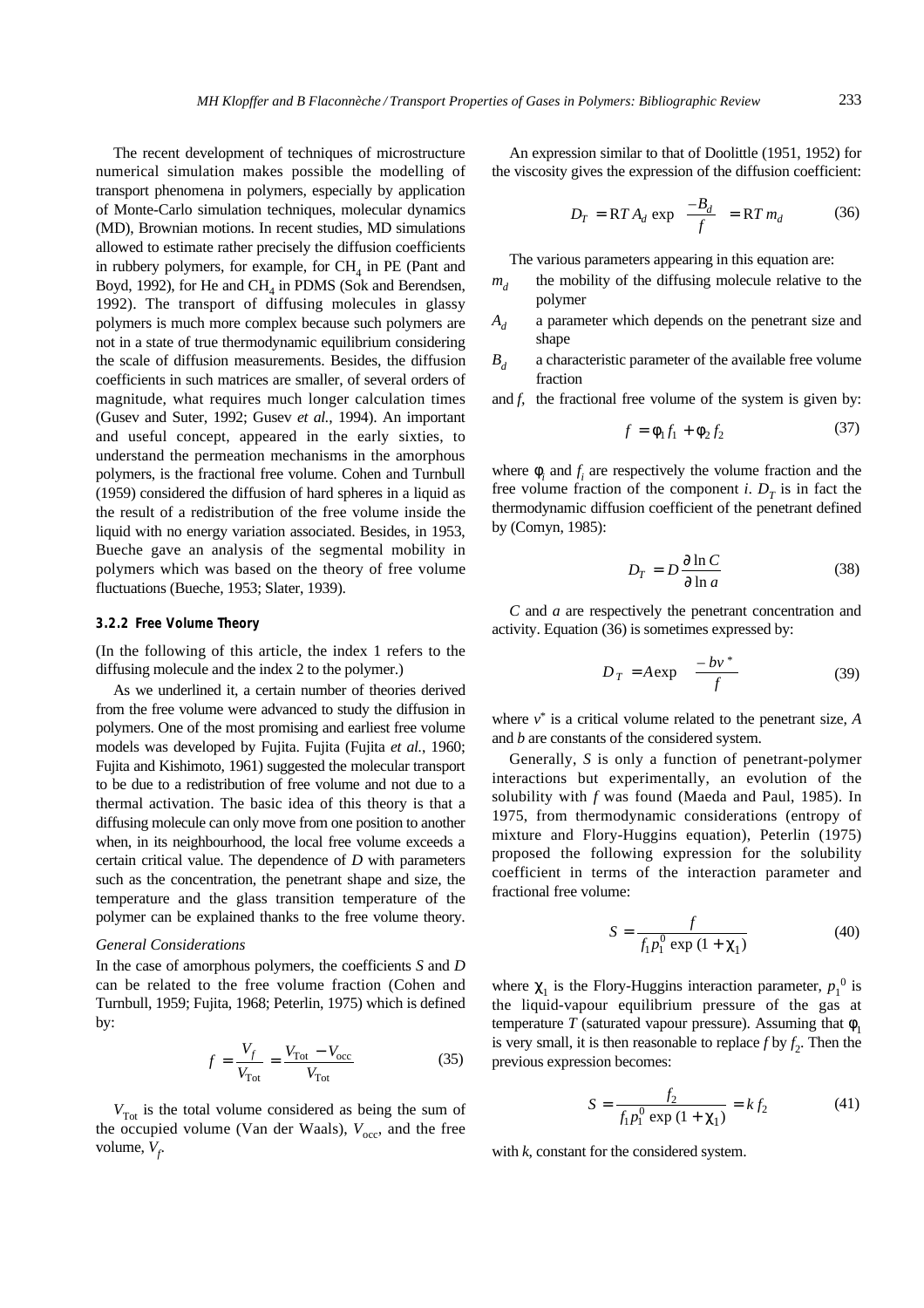As for the diffusion coefficient, after modification of Equation (36), Peterlin (1975) proposed:

$$
D = D(0) \exp{(\alpha_d C)}
$$
 (42)

where  $D(0)$  represents the limit of the diffusion coefficient to zero concentration and is written as:

$$
D(0) = RTA_d \exp\left(\frac{-B_d}{\Phi_2 f_2}\right) \tag{43}
$$

and:

$$
\alpha_d = \frac{B_d f_1}{(\phi_2 f_2)^2}
$$
 (44)

Brown *et al.* (1973) found that *D*(0) decreased with the penetrant size of the diffusing molecule in various polybutadienes. Nevertheless, it is worth noting that *D* depends more strongly on *f* than *S*.

This model has been applied successfully to a certain number of organic vapour-rubbery polymer systems in which *D* exhibits a strong concentration dependence. However, Fujita *et al.* (1960) considered it inappropriate for the diffusion of small molecules like water in rubbery polymers, which is largely independent of the concentration. Kulkarni and Stern (1983) studied the diffusion of  $CO_2$ ,  $CH_4$ ,  $C_2H_4$ and  $C_3H_8$  in PE ( $\phi_a = 0.552$ ) at 5°, 20° and 35°C for pressures reaching 4 MPa. They wanted to test the ability of Fujita's model to describe the diffusion of small non-polar molecules in polymers. A correction was brought to the model to raise its limitation. Indeed, it is important to underline that the free volume fraction depends on three thermodynamic variables (Frisch, 1970; Stern *et al.*, 1972; Kulkarni and Stern, 1983): the temperature *T*; the hydrostatic pressure *p* applied to the system which is in fact the penetrant pressure; and the penetrant concentration which can be expressed as a volume fraction:

$$
f(T, p, C) = f_{\text{ref}}(T_{\text{ref}}, p_{\text{ref}}, 0) + \alpha (T - T_{\text{ref}})
$$
  
- 
$$
\beta(p - p_{\text{ref}}) + \gamma C
$$
 (45)

The first term of this equation represents the fractional free volume of the system in a reference state, which is the pure polymer at  $T_{ref}$  and at  $p_{ref}$ .

The second term characterises the increase of *f* due to the thermal dilation with α, the thermal expansion coefficient of the free volume.

The third term shows how the free volume decreases during a hydrostatic compression, β being the compressibility (β = χ*<sup>l</sup>* – χ*g*, the coefficients χ are the compressibilities of the liquid and glassy states).

The last term is a measure of the penetrant effectiveness in increasing the free volume,  $\gamma$  being a coefficient of concentration.

These three parameters  $(\alpha, \beta, \gamma)$  are characteristics of the considered system. Often, the chosen reference state is the pure polymer at its glass transition temperature and under 0.1 MPa,  $f_g(T_g, 1, 0)$ , which corresponds to an iso-freevolume state whatever the polymer. With such modifications taking into account the gas pressure effect, Stern *et al.* (1983a, 1986) have shown that Fujita's model was able to apply to small non-polar molecules in polymers. They assigned the differences observed in the case of water to its hydrogen-bonding nature rather than to a failure of the model. The validity of this model (Stern *et al.*, 1983a, 1986) has been also tested for the permeation of other small molecules (Ar,  $SF_6$ ,  $CF_4$  and  $C_2H_2F_2$  until 1.5 MPa) in PE from 5° to 50°C and for binary gas mixtures (Stern *et al.*, 1983b; Koros *et al.*, 1981).

Vrentas and Duda (1977) used another model also based on free volume, while making use of the thermodynamic theory of Flory as well as on the entanglement theory of Bueche (1962) (friction coefficient idea). This model is relevant at temperatures above and below the glass transition temperature. A mutual polymer/solvent diffusion coefficient is calculated as a function of the solvent concentration, but it requires values of at least ten parameters. All these phenomenological models of transport based on the free volume idea are a little bit outdated because of the development of the numerical techniques such as MD simulation.

A topic of some controversy was the study of the free volume effect on the temperature dependence of *D*. Indeed Fujita's model does not predict an Arrhenius type behaviour for the temperature influence on the diffusion coefficient but a WLF (Williams-Landel-Ferry) type relation (Ferry, 1980; Aminabhavi and Aithal, 1988).

## *Semicrystalline Polymers*

Due to their morphology, the case of semicrystalline polymers is particular and will be detailed in the paragraph dedicated to the influence of the polymer crystallinity on the transport coefficients *(see below Section 7.1)*.

By assuming that a semicrystalline polymer can be represented by a two-phase mixture of crystallites and amorphous polymer, the model predicts  $f_a$ , the free volume fraction of the amorphous phase. Indeed, studies have shown that the sorption and diffusion phenomena took place exclusively in the amorphous phase of the polymer and not in its crystalline zones (Michaels and Parker, 1959; Michaels and Bixler, 1961a, 1961b). The previous equations (39) and (41) can thus be written as (Michaels and Bixler, 1961a, 1961b; Kulkarni and Stern, 1983):

$$
S_a = k f_a \tag{46}
$$

$$
D_{Ta} = A \exp\left(\frac{-bv^*}{f_a}\right) \tag{47}
$$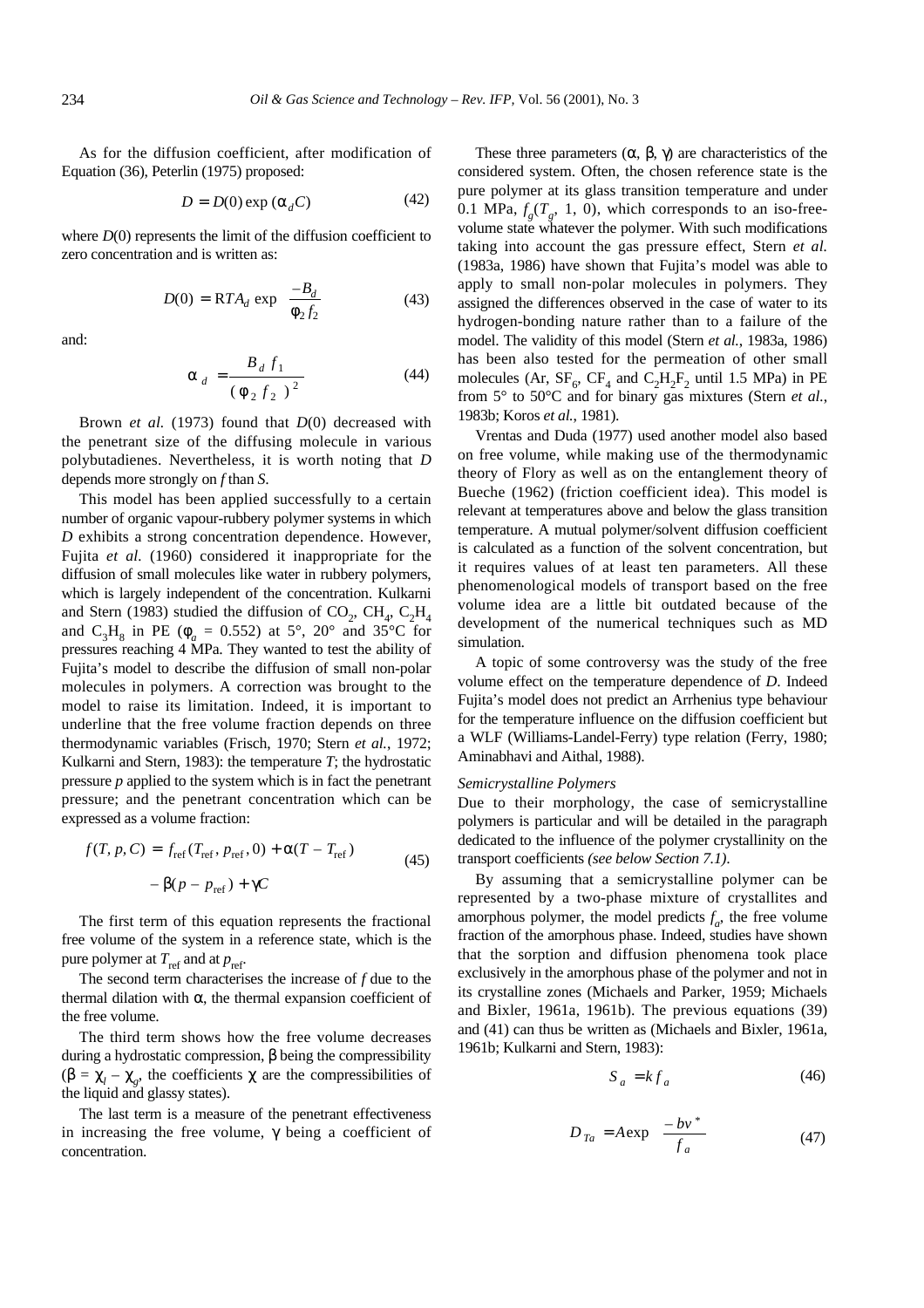The index *a* indicates that these coefficients are relative to the amorphous zone because, at temperatures well below the melting point, the gas molecules cannot be sorbed and diffuse inside the crystalline zones.  $\phi_a$  is the amorphous volume fraction and  $f_a$  is defined by:

$$
f_a = \frac{v - v_0}{v} = \rho_a \left(\frac{1}{\rho_a}\right) - v_0 \tag{48}
$$

where  $v$  and  $v_0$  are respectively the total specific volume of the amorphous phase and the occupied specific volume (of Van der Waals), and  $\rho_a$  is the amorphous phase density. We will see later how the transport coefficients of the amorphous phase can be related to the experimental coefficients which take into account the overall polymer structure.

# **4 INFLUENCE OF TEMPERATURE**

Barrer (1937) was the first one who showed that the diffusion of small-size molecules in rubbery polymers is a thermally activated process. A great number of data in literature suggest that the transport coefficients (namely *Pe*, *D* and *S*) depend on temperature, at a given pressure, *via* Arrhenius's law on a narrow range of temperatures (Rogers, 1985):

$$
S(T) = S_0 \exp\left(-\frac{\Delta H_S}{RT}\right) \tag{49}
$$

$$
D(T) = D_0 \exp\left(-\frac{E_D}{RT}\right) \tag{50}
$$

$$
Pe(T) = Pe_0 \exp\left(-\frac{E_p}{RT}\right) \tag{51}
$$

The pre-exponential terms represent the limit values of the various coefficients of transport for an infinite molecular agitation ( $T \rightarrow \infty$ ).  $E_p$  represents the apparent activation energy for the permeation process and is equal to the sum of  $E<sub>D</sub>$ , the apparent activation energy of the diffusion process, and  $\Delta H_s$ , the heat of the solution needed for the dissolution of a permeant mole in the matrix:

$$
E_P = E_D + \Delta H_S \tag{52}
$$

These parameters depend on the morphology of the polymer matrix: amorphous or semicrystalline structure, value of the temperature relative to the characteristic temperatures (Meares, 1954, 1958) such as  $T_g$  and  $T_f$  etc. According to Gee (1947), the heat of the solution,  $\Delta H_s$ , may be expressed as:

$$
\Delta H_S = \Delta H_{\text{cond}} + \Delta H_1 \tag{53}
$$

where:

- $\Delta H_{\text{cond}}$  is the molar heat of condensation, this term is always negative and small for gases (Crank and Park, 1968);
- $-\Delta H_1$  is the partial molar heat of mixing. This is a small and positive term, which can be estimated from the cohesive energy densities of the penetrant and the polymer by using Hildebrand's theory (Hildebrand and Scott, 1950):

$$
\Delta H_1 = V_1 (\delta_1 - \delta_2)^2 \phi_2^2
$$
 (54)

The parameters of solubility  $\delta_1$  and  $\delta_2$  are the square roots of the cohesive energy densities of the penetrant and the polymer,  $V_1$  is the partial molar volume of the penetrant and  $\phi_2$ , the volume fraction of the polymer in the mixture.

For gases well above their critical temperature (such as  $H_2$ , N<sub>2</sub>, O<sub>2</sub> at room temperature),  $\Delta H_{cond}$  is very weak and, so,  $\Delta H_s$  is governed by  $\Delta H_1$ . As the interactions are negligible, this term will be positive and *S* will increase with *T* (Comyn, 1985). For more condensable gases and vapours (*e.g.* CO<sub>2</sub>, SO<sub>2</sub>, NH<sub>3</sub> and hydrocarbons),  $\Delta H_S$  is negative due to the  $\Delta H_{\text{cond}}$ 's strong contribution and, for a given system, a decrease of the solubility will be observed with a temperature increase. This expresses the fact that the penetrant has more and more difficulties in condensing in the polymer when the temperature is raised. It is worth noting that by using the above relation, a positive value for  $\Delta H_1$ (endothermic solution) is always obtained. However, if one considers polymer-gas systems in which the molecular interactions are particularly energetic,  $\Delta H_1$ 's value can become negative (exothermic solution) and cannot be calculated any more by means of this formula.

The activation energy represents physically the energy level that a molecule should reach to make a jump between one position and another one; it is always a positive quantity. As a consequence, *D* is an increasing function of the increased temperature. This effect may be expressed in terms of an increase in free volume directly related to the bulk expansion of the polymer due to the increased segmental motions and hence, the diffusion process of molecules is facilitated. Then, the value of the activation energy is all the more high as the cohesive forces between chains are strong. On the other hand, for a given polymer, the activation energy  $E<sub>D</sub>$  increases with the penetrant size (it needs more space), and reaches an asymptotic limit when the penetrant mobility becomes comparable to that of the polymer segments (Naylor, 1989; Van Amerongen, 1950). Experimentally, this theory was verified on numerous penetrant-polymer systems (Van Amerongen, 1951) and the determined activation energies are included between 10 and 100 kJ/mol. The preexponential factor  $D_0$  has an entropic character (Van Krevelen, 1990; Stannett, 1968) and takes into account the length jump and increases with the penetrant size. However, for a given polymer and at a fixed temperature, the diffusion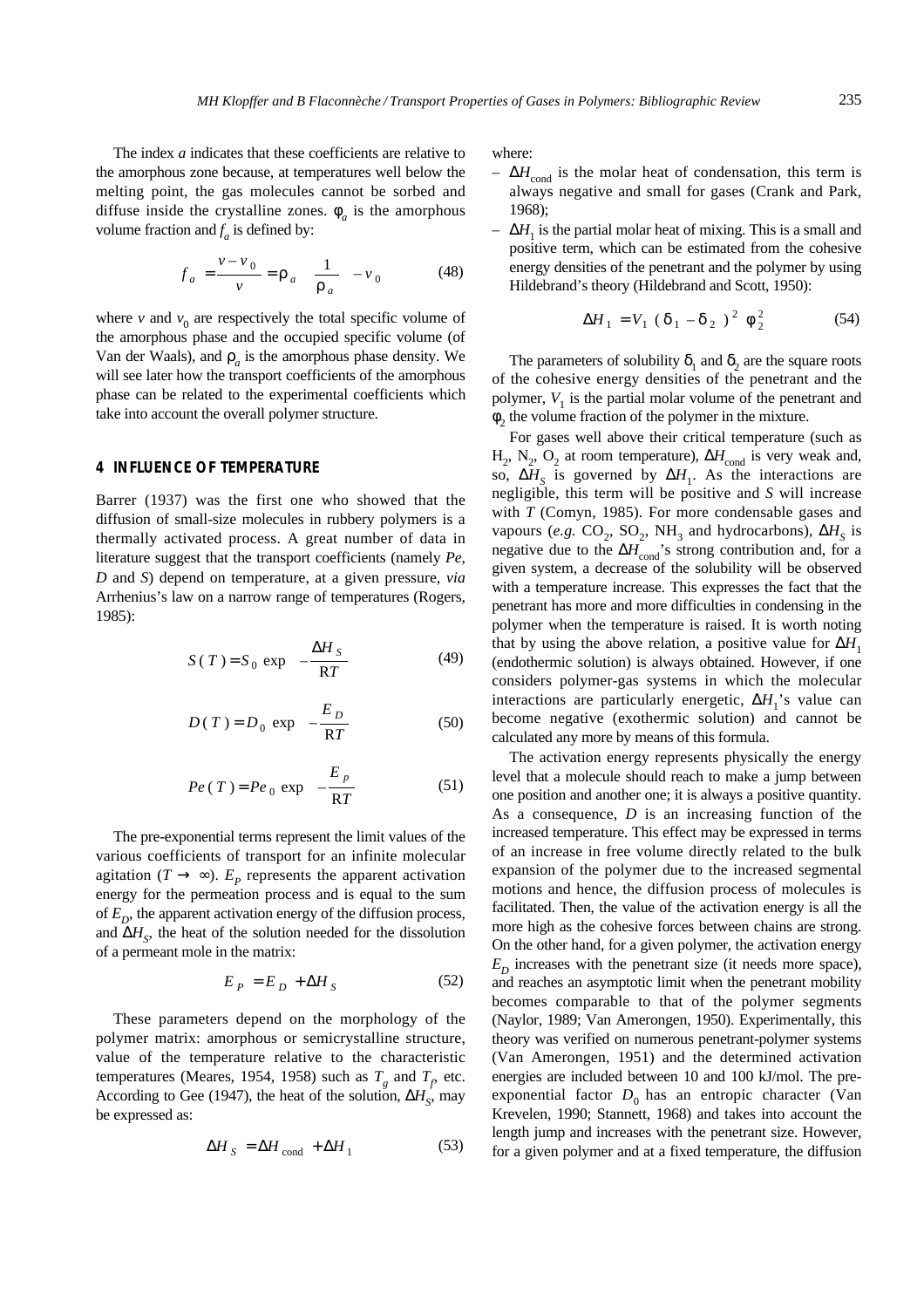coefficient always decreases with the diffusing molecule size. Finally, it was established that  $D_0$  verified the following empirical relation (Van Krevelen, 1990; Rogers, 1985):

$$
\ln D_0 = a E_D + b \tag{55}
$$

with *a* and *b*, coefficients depending on the considered penetrant type for a given polymer. The activation energy is independent of temperature only over a small range of temperatures. Van Amerongen (1950) showed clearly that, on a wide range of temperatures (from  $20^{\circ}$  to  $100^{\circ}$ C), the activation energy is a function of the temperature and is in agreement with the Activated Zone Theory of Barrer. When *T* increases, the chains entropy grows (so  $D_0$ ), the activated zone size is larger and the chains mobility is enhanced, therefore  $E<sub>D</sub>$  increases. Rogers (1985) considered that the energy is the sum of two terms:

$$
E_D = E_D (C \rightarrow 0) - \gamma RT \tag{56}
$$

 $E_D(C \rightarrow 0)$  represents a measure of the apparent activation energy for diffusion in a polymer matrix which is otherwise unaffected by the presence of the penetrant in terms of segmental motions. The second term characterises the amount by which the apparent activation energy is reduced by the sorption of the penetrant (plasticization). It is important to underline that generally, the diffusion of small, non-reactive molecules with the polymer leads to lower values of activation energy at  $T < T_g$  than at  $T > T_g$ . However, recently, Tonge *et al.* (2001) studied PMMA in a range of temperatures near the glass transition temperature (above and below). They did not observe this jump for  $E<sub>D</sub>$  in the vicinity of  $T_g$ , but on the other hand,  $D_0$  varied sharply. To summarise, the factors that have an influence on the activation energy are the rigidity of the polymer backbone, the cohesion energy of the polymer and the penetrant size (Weinkauf and Paul, 1990). The variation of the diffusion coefficient with temperature being dominant with regard to that of the solubility (Koros and Paul, 1978), the permeability coefficient increases as the temperature grows.

## **5 INFLUENCE OF CONCENTRATION**

For systems in which the solubility essentially obeys Henry's law (hydrocarbons in elastomers), the dependence of the diffusion coefficient on the sorbed penetrant concentration has been empirically represented, at a given temperature, by equations of the form (Prager and Long, 1951; Barrer, 1957; Frisch, 1957; Crank, 1953, 1975; Crank and Park, 1968):

$$
Linear model: \t\t D(C) = D(0) (1 + \beta C) \t\t (57)
$$

And when the dependence is more pronounced:

Exponential model: 
$$
D(C) = D(0) e^{\beta C}
$$
 (58)

*D*(0) being the limit of *D* when *C* tends towards zero and β, a constant parameter at a fixed  $T$ , characterising this dependence. In the case where  $\beta = 0$ , the model corresponding to a constant *D* value is obtained. At the *Institut français du pétrole (IFP)*, these various models were also considered (Benjelloun-Dabaghi *et al.*, 2001).

For systems in which the sorption curves do not follow exactly Henry's law but rather an isotherm of Flory-Huggins type (high-soluble gases in rubbery polymers), the following expression for *S* was proposed (Suwandi and Stern, 1973; Rogers, 1985; Naito *et al.*, 1996):

$$
S(C) = S(0) e^{\sigma C}
$$
 (59)

with *S*(0), the limit value of the solubility when the concentration is close to zero, which is in fact the Henry's law coefficient  $k_D$ , a characteristic parameter at a given temperature.  $\sigma$  is a constant relating to polymer-penetrant interactions.

The concentration dependence of *D* can be represented by:

$$
D(C) = D(0) e^{[\beta C/(1+\sigma C)]} \tag{60}
$$

Fujita *et al.* (1960) proposed a similar relation from considerations based on the free volume theory. Concerning the solubility coefficient, speaking about its dependence on concentration or on pressure is equivalent because one has the general relation:

$$
C = S(C)p \tag{9}
$$

By assuming a solubility dependence given by Equation (59), the concentration is then written as (Naito *et al.*, 1996):

$$
C = [k_D \exp(\sigma C)] p \approx \frac{k_D p}{1 - \sigma k_D p}
$$
 (61)

This equation can be expressed in an equivalent way in terms of solubility:

$$
S(p) = \frac{k_D}{1 - \sigma k_D p}
$$
 (62)

σ is a constant relating to the interaction parameter χ and to the partial molar volume of the dissolved gas. It depends on temperature as well as  $k<sub>D</sub>$ .

## **6 INFLUENCE OF PRESSURE**

The effect of pressure on gas diffusion through rubbery polymers was studied to develop membranes useful for the separation of gases (Stern *et al.*, 1972). It seemed that the evolutions of the permeability coefficient with pressure depend on the diffusing molecule type. Indeed, for organic vapours or very soluble gases such as  $CO<sub>2</sub>$ ,  $Pe$  increases whilst it decreases for little soluble gases such as He,  $N_2$ . These results were analysed (Stern *et al.*, 1972, 1986) on the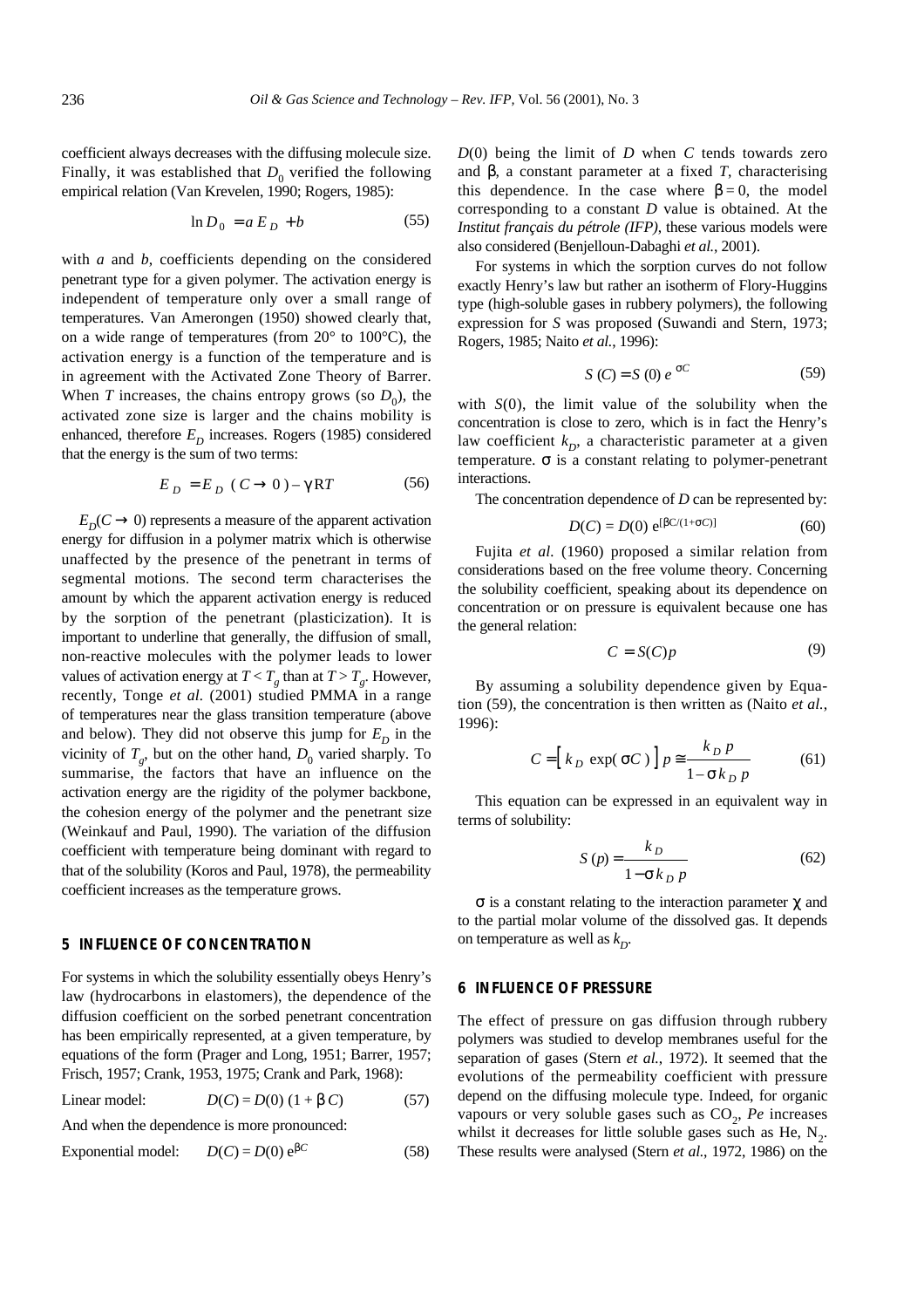basis of the free volume theory for diffusion. They concluded that the pressure influence could be explained as the result of two opposing phenomena: one related to the hydrostatic pressure and the other due to the diffusing molecule concentration within the matrix, each of these effects leading to a different evolution of *Pe*.

## **6.1 Diffusion Coefficient**

When the pressure on the upstream side of the membrane is increased, two opposite effects may occur:

- a hydrostatic pressure increase leads to an increase of the polymer density, *via* polymer compaction, thereby reducing the free volume inside the polymer;
- the pressure increase corresponds to an increase of the penetrant concentration in the membrane. These diffusing molecules can plasticize the macromolecular chains, which means a more important available free volume.

The first one of these two mechanisms tends to retard the diffusion process by reducing the segmental motions whereas the second enhances it.

Naito *et al.* (1991, 1993, 1996) have investigated the pressure effect (up to 10 MPa) on the permeability of some pure gases (with various molecular sizes and solubilities) in rubbery polymers such as PE, PP, poly(ethylene-co-vinyl acetate) and polybutadienes. To describe simultaneously both opposite effects related to pressure, they proposed, at a given temperature, the following model:

$$
D(C, p) = D(00) \exp(\beta_h p + \alpha C) \tag{63}
$$

In this relation:

- *D*(00) is the diffusion coefficient at  $C = 0$  and  $p = 0$ ;
- the term exp (β*hp*) represents the hydrostatic pressure effect, β*<sup>h</sup>* being a negative term because it expresses the drop of *D*;
- the term exp (α*C*) characterises the increase of dissolved molecules in the polymer resulting from the plasticization, and hence, the more important available free volume.

This model turns out to be valid for pressures that never exceeded 10 MPa. Besides, the authors showed that, according to the kinetic theory for diffusion in liquids, the coefficient  $\beta_h$  is related to the activation volume  $V^*$  of the diffusion process, by means of the following relation (Naito *et al.*, 1991):

$$
V^* = -RT\beta_h \tag{64}
$$

with R the gas constant.

This relation is valid when the compressibility of the amorphous fraction of the polymer (the rubbery state is comparable to a liquid) is assumed to be negligible.

 $V^*$  being dependent on the molecular size of the penetrants, the following relation is proposed (Naito *et al.*, 1993):

$$
\beta_h = -A \overline{d}^n \tag{65}
$$

 $\overline{d}$  is the average molecular diameter of the gas, *A* a constant and *n* a constant between 2 and 3 (for LDPE and PP). As for  $\alpha$ , it is proportional to the partial molar volume and then, to the penetrant diameter.

The mean solubility coefficient is described using a simplified form of the Flory-Huggins equation (Suwandi and Stern, 1973):

$$
\overline{S} = S(00) \exp(\sigma C_{\infty})
$$
 (66)

where  $S(00)$  represents the solubility value when  $C$  and  $p$ tend both towards 0 (Henry's constant).

This implies that the mean permeability coefficient is written as (Naito *et al.*, 1996):

$$
\overline{Pe} = D(00) k_D \exp\left[\beta_h p + \left(\sigma + \frac{\alpha}{2}\right) k_D p\right] \quad (67)
$$

The model proposed in the modelling article (Benjelloun-Dabaghi *et al.*, 2001) represents a generalisation of this Naito's model *(Eq. (63))* (Naito *et al.*, 1996) for the highest pressures (greater than 20 MPa). The following general expression (Benjelloun-Dabaghi *et al.*, 2001) is suggested to describe the dependence of *D* on the concentration, pressure and temperature:

$$
D(T, C, p) = D_0(T, p) e^{\beta C} = D_{00}(p) e^{-\frac{-E_D}{RT}} e^{\beta C}
$$
 (68)

The term  $D_{00}(p)$  representing the pressure effect on the diffusion coefficient is given by:

$$
D_{00}(p) = D_{00}^* \exp\left(\beta_h^L p + \beta_h^Q p^2\right)
$$
 (69)

 $β<sub>h</sub><sup>L</sup>$  and  $β<sub>h</sub><sup>Q</sup>$  are coefficients (linear and quadratic) relative to the pressure dependence, of respective dimensions MPa–1 and MPa–2. The validity of the proposed model is studied for the PVDF-CO<sub>2</sub> system in Benjelloun-Dabaghi et al. (2001).

#### **6.2 Solubility Coefficient**

For low pressures (lower than 10 MPa) in the presence of a slightly condensable gas, generally, the solubility depends neither on the gas concentration in the polymer, nor on the hydrostatic pressure applied to the membrane (Crank and Park, 1968; Comyn, 1985) but only on temperature *(see Henry's law, Eq. (9))*. For higher pressures, one can however observe strong anomalies with regard to the behaviour envisaged by this simple law. In that case, it can be necessary to express the equation involving the solubility and the concentration in terms of the fugacity *f*, and not pressure, to take into account the gas molecules compressibility:

$$
C = S(T) f \tag{70}
$$

This relationship allows to describe the penetrant concentration in the polymer for higher hydrostatic pressures,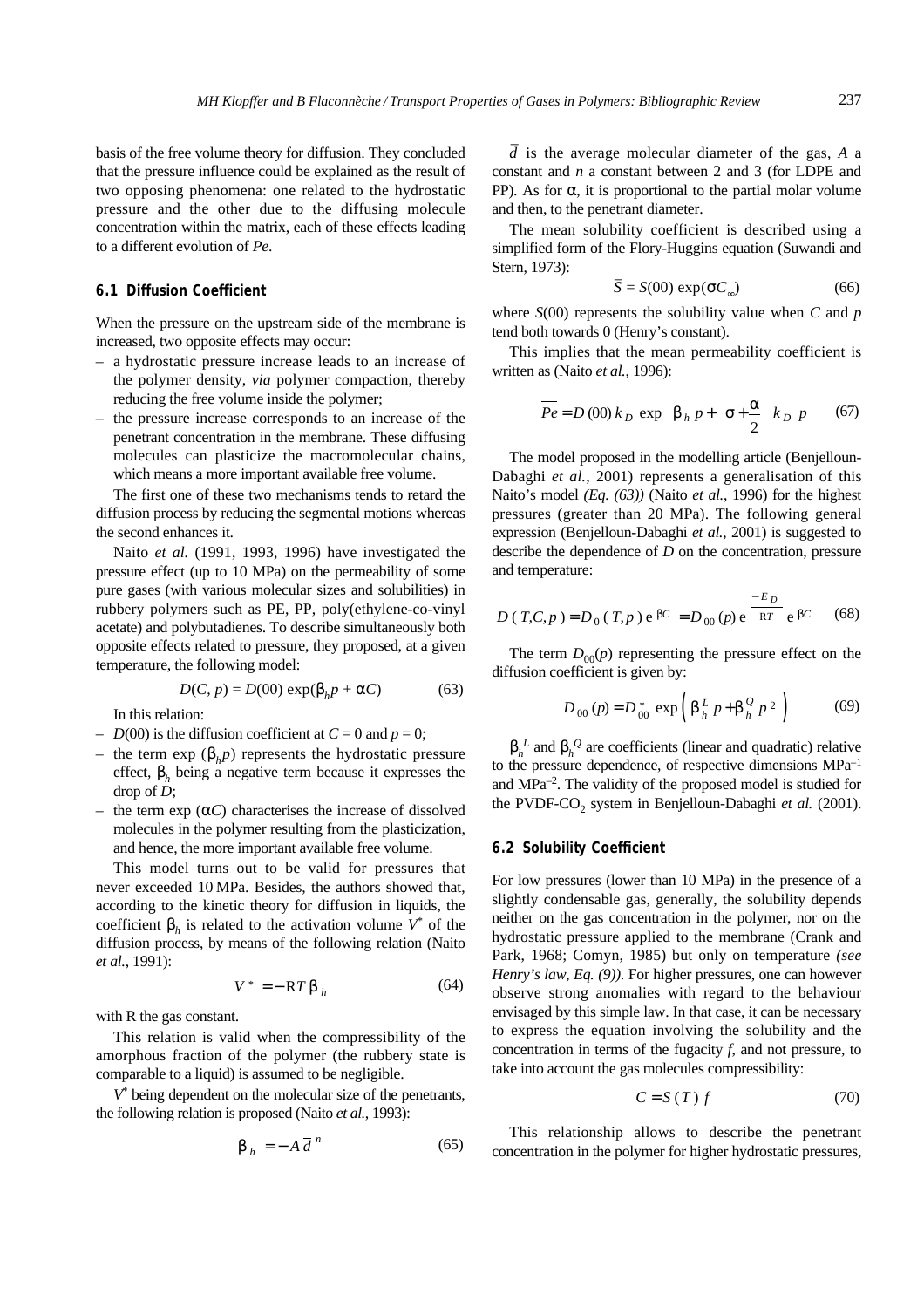by taking into account the non-idealities induced by the pressure itself in the gas phase. Nevertheless, when the gas concentration inside the polymer reaches higher values, this relation is no longer valid. It is suitable to use a new thermodynamic model which manages to describe exactly the phenomena related to the influence of the gas concentration on the solubility *S*(*T, C*).

# **7 PARAMETERS AFFECTING THE TRANSPORT PROPERTIES**

## **7.1 Crystallinity**

Most of the existing models are based on the two-phase model proposed and developed by Michaels *et al.* (Michaels and Parker, 1959; Michaels and Bixler, 1961a, 1961b). Indeed, for isotropic HDPE with spherulitic structures, Michaels *et al.* (Michaels and Parker, 1959; Michaels and Bixler, 1961a, 1961b) have shown that the sorption and diffusion took place exclusively in the amorphous regions. The crystalline zones act as excluded volumes for the sorption process and are impermeable barriers for the diffusion process. Moreover, their existence does not seem to influence the sorption mode in the amorphous phase. The dispersed crystalline phase presents a resistance to the permeant passage. More exactly, these crystalline zones have two effects on the gases diffusion. On one hand, they increase the effective path length of diffusion, and, on the other hand, they seem to reduce the polymer chains mobility in the amorphous phase (because chain ends are trapped in the neighbouring crystalline lamellae) and, then, lead to a higher activation energy of diffusion. To account for these effects, Michaels *et al.* introduced a "tortuosity factor" τ and a "chain immobilisation factor" β.

They proposed the following expressions for the coefficients of solubility and diffusion:

$$
S = S^* \phi_a \tag{71}
$$

$$
D = \frac{D^*}{\beta \tau} \tag{72}
$$

where  $S^*$  and  $D^*$  are the coefficients of solubility and diffusion in an amorphous, hypothetical, completely relaxed state (*i.e.* a completely amorphous polymer), and  $\phi_a$ , the volume fraction of the amorphous phase. β, the factor relating to chain immobilisation, reflects the hindrance of the crystalline zones on the amorphous: indeed the crystallites have a crosslinking or "anchoring" action which tends to immobilise amorphous chains. The tortuosity factor,  $\tau$ , characterises the more tortuous pathway that a diffusing molecule must take in a semicrystalline polymer to pass round impenetrable crystalline zones. It is a geometrical term which depends on the crystallites anisotropy degree, the degree of crystallinity and hence, the thermal history. For a constant volume fraction of amorphous phase, β is correlated to temperature by an exponential relation (as  $D^*$  and  $S^*$ ) whereas τ is constant. β and  $D^*$  are both supposed to depend on the penetrant diameter. Michaels *et al.* showed that the nature of the amorphous phase remains essentially unperturbed despite the existence of the crystalline regions and that it is possible to write:

$$
S^* = S_a \tag{73}
$$

where  $S_a$  is the solubility coefficient in the amorphous component. This relation was confirmed over a wide range of crystallinity in the case of PE. However, it was not completely respected for PET (Michaels and Bixler, 1961a; Michaels *et al.*, 1963a) where the solubility was lower than that predicted by Equations (71) and (73). Michaels *et al.* proposed that crystallisation tended to occur in the denser amorphous zones, which become then less accessible to diffusing molecules.

More recent studies of Puleo (1988), followed by other authors (Mogri and Paul, 2001; Weinkauf and Paul, 1990), have shown that certain crystalline structures will permit small molecules sorption and their diffusion. For example, a great amount of gas was sorbed in crystals of poly(4-methyl-1-pentene). These results can be explained by a more open structure of these crystals with a density not very different from that of the amorphous phase. Recently, it was also shown that molecules could penetrate into crystals of  $\delta$  form in syndiotactic polystyrene (Guadagno *et al.*, 1998; Manfredi *et al.*, 1997). Concerning the diffusion coefficient, Michaels and Bixler (1961b) proposed:

$$
D^* = D_a \tag{74}
$$

A power relationship has been suggested to relate the tortuosity factor to the amorphous volume fraction:

$$
\tau = \phi_a^{-n} \tag{75}
$$

with  $1 < n < 2$  for unoriented polymers. By taking  $\beta = 1$ , this leads to the expression below for *D*:

$$
D = D_a \phi_a^n \tag{76}
$$

While considering the amorphous chains are restrained in mobility by their ends fixed in the adjacent crystals, Peterlin (1975) proposed slightly different expressions for the coefficients of diffusion and permeability:

$$
D = \frac{\Psi}{B} D_a \tag{77}
$$

where  $\Psi$  is the "detour ratio", introduced by Klute (1959), describing the detour that the penetrant should make to avoid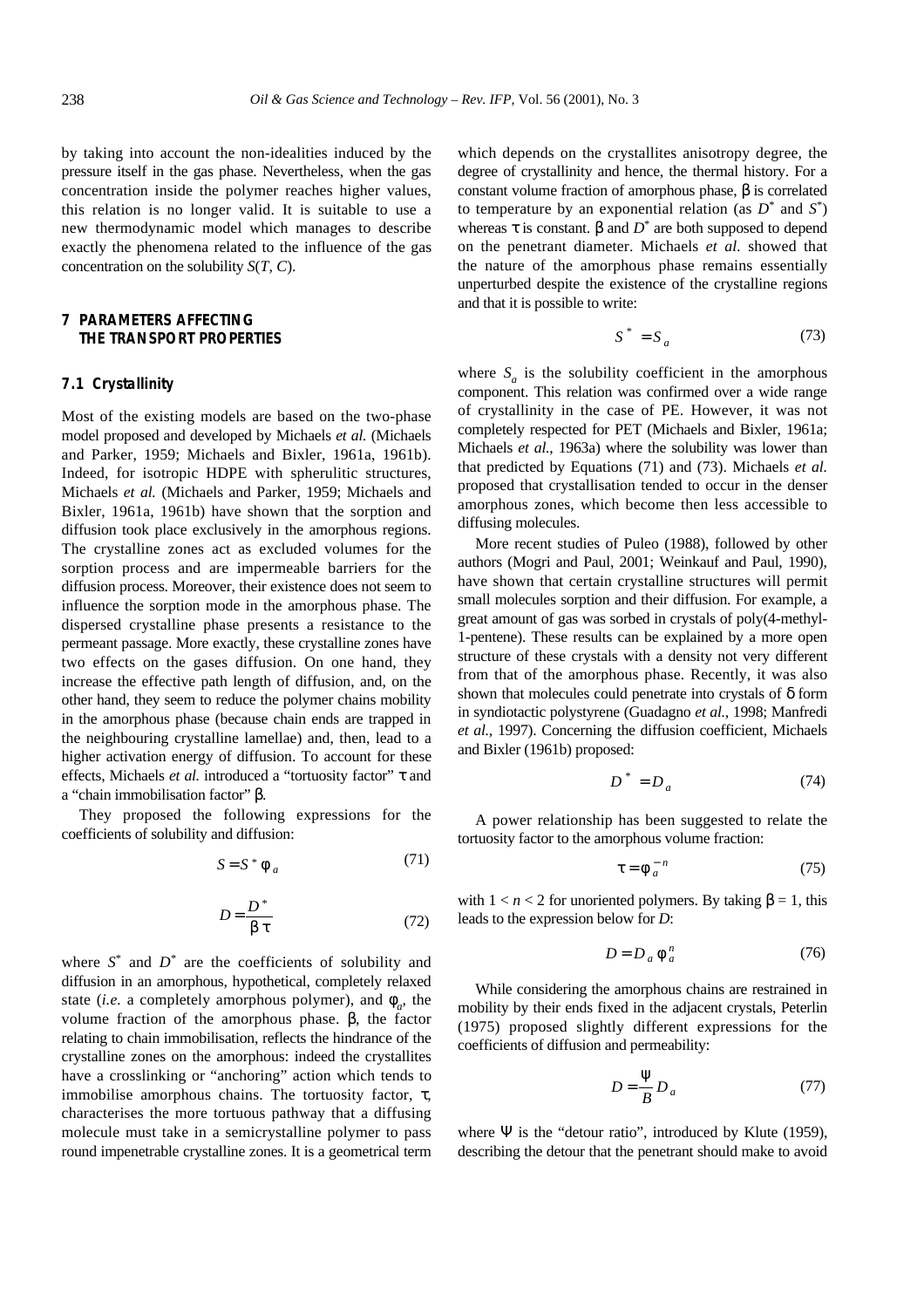the impermeable crystalline zones ( $0 < \Psi < 1$ ). *B*, the "blocking factor", underlines that the amorphous regions included between two crystalline zones are sometimes too narrow and prevent the passage of the penetrant  $(B > 1)$ .

 $\sim$ 

It follows for the permeability coefficient:

$$
Pe = \frac{\Psi \Phi_a}{B} Pe_a \tag{78}
$$

where  $\phi_a$  is the amorphous volume fraction and  $Pe_a$  the permeability coefficient in the completely amorphous polymer. One of the limitations in the understanding of the transport mechanisms in the semicrystalline polymers is that *D*\*, *S*\* cannot be measured directly. In fact, few studies were dedicated to polymers in a completely amorphous state so as to become independent of the crystallinity aspect and, then, to strictly determine the amorphous phase properties (at  $T > T<sub>f</sub>$  for instance, or by using a similar but amorphous polymer). However, certain evidence has shown that the crystalline phase affects the amorphous phase nature (Michaels and Bixler, 1961b; Budzien *et al.*, 1998). Recently, Budzien *et al.* (1998) predicted, by using Flory-Huggins theory, gas solubilities that are approximately a factor of 2 higher than found with the extrapolation of Michaels and Bixler (1961b) for the amorphous PE ( $\phi_a = 100\%$ ). Budzien *et al.* (1998) assigned this difference to the oversimplified aspect of the two-phase model, which neglects completely the contribution of the crystalline phase for the sorption. Indeed, the size and shape of crystallites, their spatial distribution, the crystalline morphology (which depends on the molecular weight, polydispersity index, processing conditions), the degree of crystallinity and the presence of short ramifications are so many factors that are determined by the thermal and mechanical past treatment of the polymer and that will have an important influence on the transport processes. However, all the correlations are not completely established (Vittoria, 1995; Hedenqvist *et al.*, 1996). A certain number of papers treated also of factors affecting the permeability of PE films (Krohn and Jordy, 1996; Krohn *et al.*, 1997). These films are very used in the packaging field as barriers to gases, flavours or odours to maintain product quality and provide shelf-life. The barrier properties of these films (of thickness between 10 and 90 µm) to water vapour and oxygen gas are important parameters. Some authors obtained the following relation (Alter, 1962; Klute, 1959) between permeability and polymer density ρ:

$$
Pe = K (1 - \rho) \tag{79}
$$

where *K* and *n* are constants, *n* being close to 2. They observed a significant increase of the permeability as the film thickness is reduced. This was attributed to the existence of a limit thickness below which the barrier properties of the film are almost undefined (Talwar, 1973). This author suggested the idea that, during the fast cooling of a film, it appears near

the surface some regions of lower crystallinity and higher permeability. As the film thickness will decrease, these zones will have a greater influence on the film properties. But Talwar (1973) was not able to measure density differences between the films of various thicknesses to support his hypothesis.

#### **7.2 Effect of Orientation**

Uniaxial drawing of a polymer changes the amorphous chains "morphology" and their spatial distribution, leading to an increase of the amorphous phase density and hence, a reduction of its fractional free volume (Peterlin, 1975; Weinkauf and Paul, 1990). In the case of semicrystalline polymers, this is coupled with a tortuosity modification. Then, it is not surprising that the permeation parameters may be affected. However, the various authors do not always propose the same interpretations. For example, Peterlin (1975) observed drastic reductions in sorption and diffusion of organic vapours in HDPE at high draw ratio, with an increase of the diffusion activation energy. These changes are attributed to modifications of the amorphous chains mobility or the fractional free volume with the drawing. Whereas Holden *et al.* (1985) reported similar changes for the permeation of He and  $O<sub>2</sub>$  in highly stretched PE but no considerable variation of the activation energies. Wang and Porter (1984) attributed this reduction of transport parameters with the draw ratio to an increase of the orientation and degree of crystallinity. The tortuosity factor is also affected. Sha and Harrison (1992) stretched HDPE in the presence of  $CO<sub>2</sub>$  at a sufficiently high draw ratio to modify the morphology and obtained the transformation of the spherulitic structure to a microfibrillar one. They observed a very important drop of the permeability that they related to the variations of the amorphous phase density, therefore to the fractional free volume estimated for the amorphous phase,  $f_a$ . For them, the evolutions of  $f_a$  are responsible for the transport parameters variations of the drawn samples. Recently, McGonigle *et al.* (2001) performed permeation experiments of various gases  $(N_2, Ar, He, CO_2, O_2)$  in biaxially drawn films of PET and PEN. They observed a decrease of the barrier properties (*S* and *D*) with the draw ratio. They assigned this behaviour as resulting from the morphology modification (variation of the crystallinity degree, reorientation effect, disentanglement and alignment of the chains, higher degree of packing) and from the decrease of the free volume fraction of the amorphous phase (reduced segmental mobility).

# **7.3 Effect of Crosslinking**

This effect was studied through experiments carried out with elastomers of varying degrees of vulcanization (Stannett,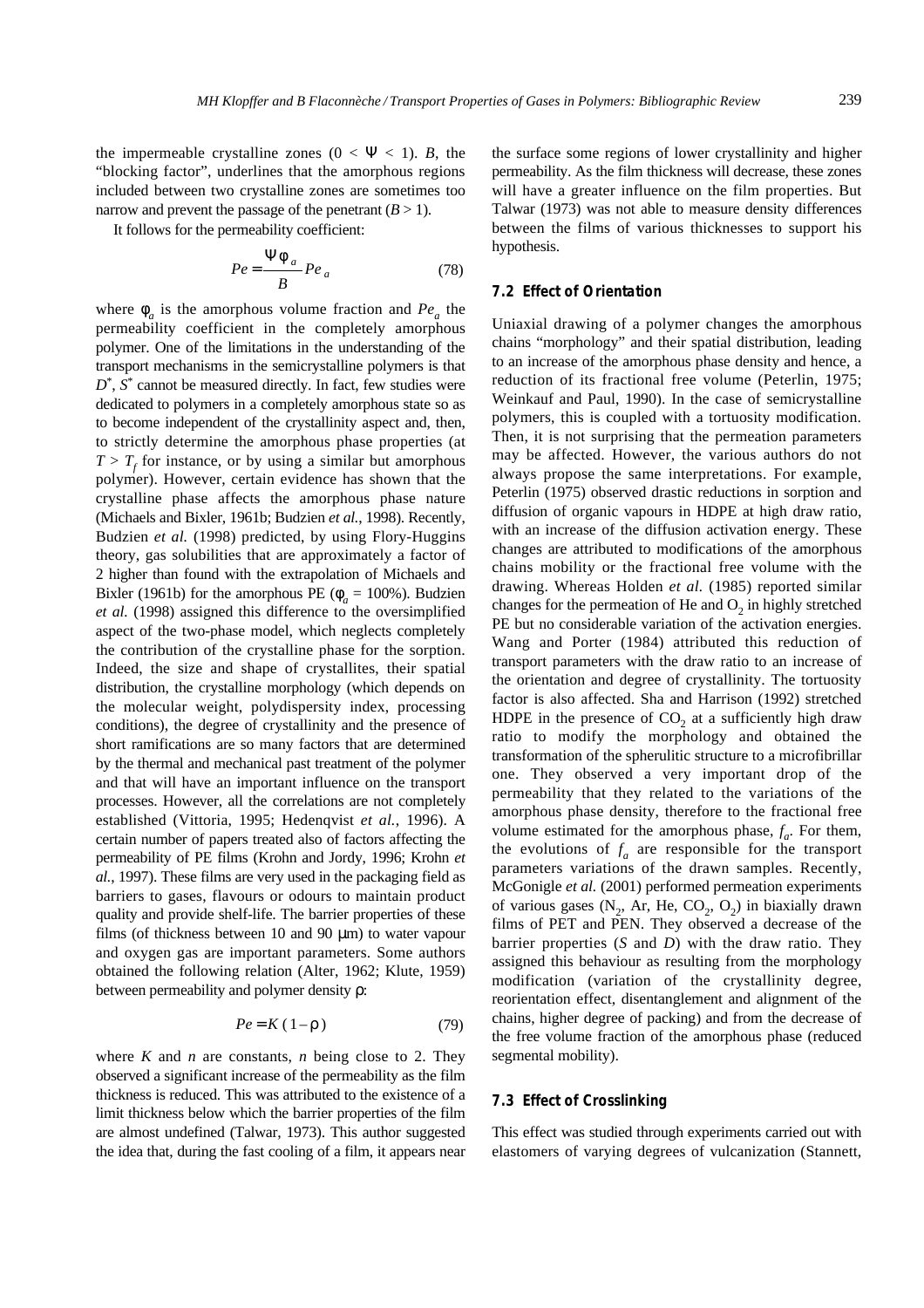1968). It was observed that when the degree of crosslinking increases, the diffusion coefficient decreases and that the greater the magnitude of the change, the larger the penetrant molecule. The pre-exponential term  $D_0$  and the activation energy  $E<sub>D</sub>$  both increase with the increasing crosslinking level but the polymer chains mobility is reduced, thus the combination of these effects leads to a drop of *D*. This is well understood with the free volume notions. In a similar way, in PE, the activation energy of diffusion increases with the degree of branching (Michaels and Parker, 1959).

# **7.4 Effect of Other Parameters**

Many of these aspects have already been mentioned above.

## **7.4.1 Nature of the Gas**

## *Diffusion Coefficient*

The nature and the size of the gas molecules which cross the membrane are parameters that play an important role in the determination of the diffusion coefficients. These characteristics can be taken into account by means of the Lennard-Jones parameters of the gas molecule, namely, the collision diameter  $r$ , and the characteristic interaction energy between molecules. Although numerous attempts were made (Griskey, 1977), it is practically impossible to find a model of general validity which could describe the dependence of *D* on these parameters, because of the complexity of the phenomena to be envisaged. Numerous correlations



Figure 5

Comparison of the correlation between the pre-exponential factor and the activation energy divided by the absolute temperature at the midpoint of the temperature range over which it was evaluated for a large number of penetrants in different glassy and rubbery polymers (Koros, 1990) such as He,  $H_2$ ,  $O_2$ ,  $CO_2$ ,  $N_2$ ,  $CH_4$  in PET, PC.

suggested that *D* is proportional to  $r^{-n}$ . According to the authors, the constant *n* may take different values but there is no evident relation with the penetrant diameter (Michaels and Bixler, 1961b; Griskey, 1977; Raucher and Sefcik, 1983b; Pace and Datyner, 1980). Moreover, the molecule anisotropy (spherical or elongated molecule) has a noticeable effect too (Stannett, 1968). Let us remind that the activation energy of diffusion represents the energy necessary for the separation of the polymer chains by cooperative motions of sufficient amplitude to allow the penetrant to undergo its diffusional jump (Pace and Datyner, 1979a, 1979b, 1979c). It is then clear that for big molecules, requiring larger holes to diffuse, the activation energy as well as the pre-exponential term  $D_0$ will be higher. Besides, these two terms are related by a logarithmic relation (Comyn, 1985; Stannett, 1968). This results in every case in a decrease of the diffusion coefficient with the increasing penetrant size. Figure 5 represents the evolution of log  $D_0$  according to  $E_D$  divided by the average temperature of measurement (Koros, 1990) for a whole series of polymer-gas systems. A lower activation energy is indeed found in the glassy polymers.

#### *Solubility Coefficient*

In the case of weak polymer-solute interactions, the solubility is controlled by the ease of the gas to condense (Stannett, 1968). A certain number of relations were proposed to describe the evolution of the logarithm of *S* with various parameters such as the critical gas temperature (Van Amerongen, 1950; Suwandi and Stern, 1973; Stern *et al.*, 1969), the boiling temperature or the Lennard-Jones parameters (Gee, 1947; Michaels and Bixler, 1961a; Van Krevelen, 1990; Flaconnèche *et al.*, 2001). All these parameters, except in the presence of specific polymer-gas interactions, will raise with the penetrant size. Consequently, the solubility is an increasing function of the diffusing molecule size (Naylor, 1989).

#### **7.4.2 Nature of the Polymer**

It is difficult to correlate the diffusivity of gases with the nature of the polymer because, unfortunately, it is impossible to change one feature of the polymer without affecting the others (Crank and Park, 1968). Indeed, the diffusion rate depends on the number and the distribution of pre-existing microvoids, and also on the ease of hole formation. This is reflected by some various parameters that, moreover, may be linked together. It is rather difficult to list them all, nevertheless let us quote the degree of chains packing, the segmental chain mobility, the polymer cohesive energy (*i.e.* chain stiffness), without forgetting also the thermal expansion coefficient, the glass transition temperature, the crystallinity, the addition of plasticizers or reinforcing fillers, etc. Certain studies showed the important role of the chain flexibility. Indeed, polymers with insaturations present higher diffusion coefficients (Van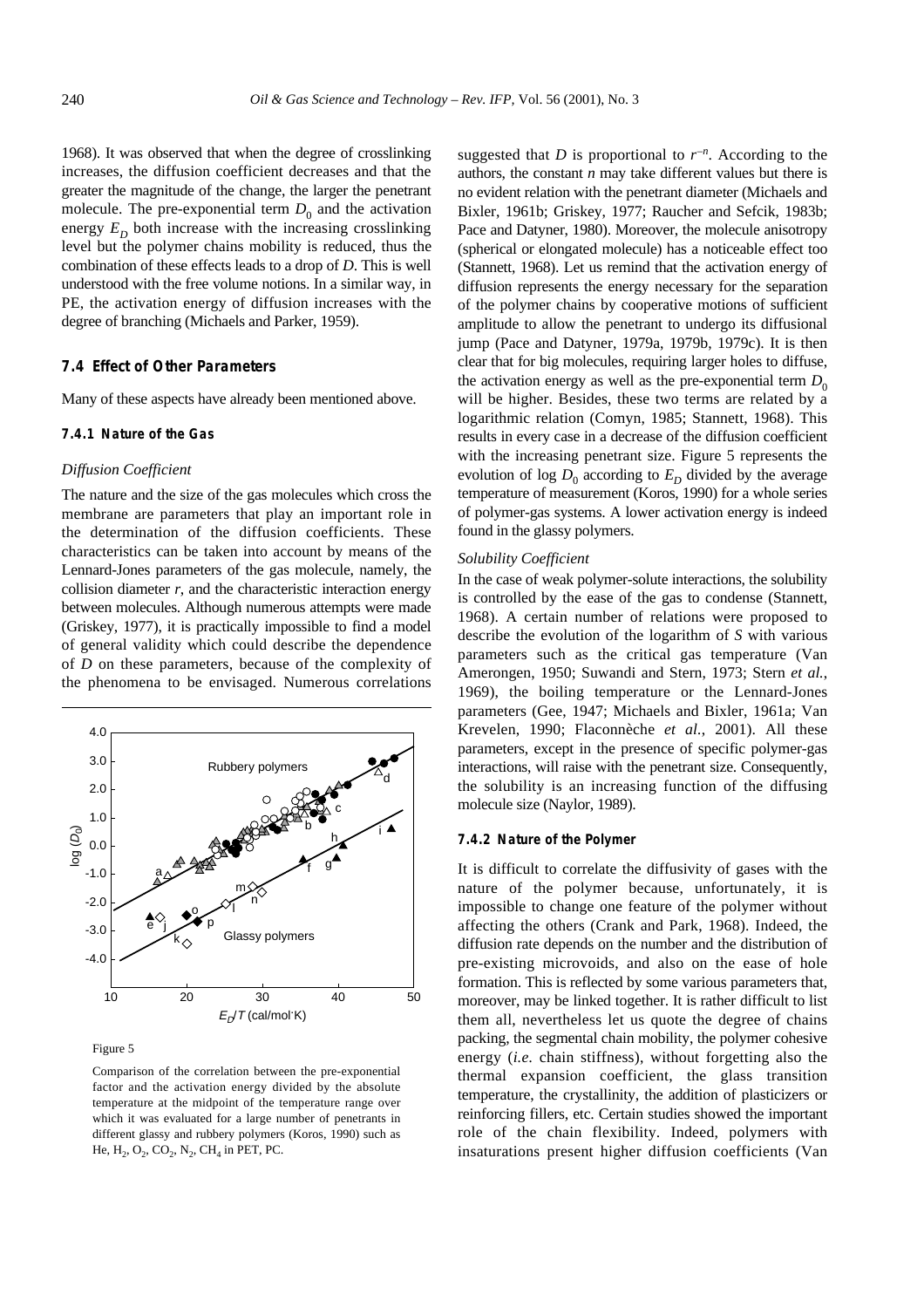Amerongen, 1950) because they have a much more flexible chain. The introduction of lateral methyls in elastomers decreases the value of *D* because the flexibility falls too (increase of the cohesive energy between chains). On the other hand, side-chain groups may provoke steric hindrances. The introduction of polar side-chains causes an increase of the energies of cohesion and of diffusion activation, thus resulting in a lower diffusion coefficient value. In fact, the chain flexibility and the cohesive energy between macromolecules influence directly the glass transition temperature. The value of the diffusion activation energy is all the more important as the existing cohesive forces between chains are strong and as the gas molecule dimensions are also large. The average molecular weight of the polymer seems to have no influence on *S*, *D* and *Pe*, excepted for the very low values where the chain ends have a significant influence on the free volume.

## **7.4.3 Effect of the Glass Transition**

We have already mentioned the effect of the  $T_g$  value on the activation energy of diffusion (Crank and Park, 1968). Generally, in the same family of polymers, when *T g* increases,  $E<sub>D</sub>$  increases and *D* decreases. Various polymers were studied over a wide range of temperatures including the glass transition temperature. It was obtained by different research teams (Michaels *et al.*, 1963b; Meares, 1954) that the evolution of log  $D$  according to  $1/T$  (Arrhenius's plot) presented two zones separated by the glass transition and characterised by different activation energies. For  $T < T_g$ , the realised diffusional jump is small and corresponds to a weak  $E_p$ . When  $T > T_q$ , the chain segmental mobility is much more important, it allows to enlarge the activated zone and  $E<sub>D</sub>$  raises. These changes are directly correlated to the variation of the thermal expansion coefficient at  $T_g$ and also to the penetrant size considering the size of its available space.

#### **7.4.4 Effect of Plasticizers**

In a general way (Stannett, 1968), the incorporation of plasticizers in polymers appears to have a relatively complex influence on the permeability while tending to increase it. Plasticizers may operate by their mechanical action by separating the macromolecular chains, leading thus to a decline of the intermolecular attractive forces. They increase so the mobility of these chains and facilitate the diffusion of the sorbed molecules by lowering the activation energy. By inserting between the macromolecular chains, these additives also lower the glass transition temperature of the polymer by modifying the local segmental motions and therefore have an indirect action on the transport parameters (Sefcik *et al.*, 1983). These plasticizing molecules also possess their own diffusion coefficient that depends on their physical state (solid or liquid). Their influence is all the more marked as their affinity with the diffusing molecule is important.

# **CONCLUSION**

Numerous studies were dedicated to the transport of different molecules in polymers. Nevertheless, numerous questions remain about the complete understanding of the transport mechanism at the molecular level, the nature of the interactions involved. In the case of small molecules in rubbery polymers, the phenomena are rather simple and the diffusion is Fickian. The sorption phenomena as well as the influence of different parameters are relatively well known and can be summarised in Table 2 (Frisch, 1980). On the other hand, concerning the transport of more complex molecules, or systems, where the times associated to the molecular diffusion and the relaxation times of the polymer are in the same order of magnitude, the classic Fick's laws do not apply any more and the transport mechanisms are far from being completely clear. An interesting case, which we suggest to approach in the future, concerns the study of the

| T value compared<br>to a characteristic temperature<br>of the system | Gases with $T > T_c$<br>$H_2$ , He, $O_2$ , N <sub>2</sub>             | More condensables gases or vapours<br>$(T < T_{\circ})$<br>$CO_2$ , $SO_2$ , NH <sub>3</sub> , hydrocarbons |
|----------------------------------------------------------------------|------------------------------------------------------------------------|-------------------------------------------------------------------------------------------------------------|
| $T > T_{\varrho}$                                                    | Fickian diffusion                                                      | Fickian diffusion                                                                                           |
| Rubbery polymers                                                     | constant D: $D_0$                                                      | D function of $C: D(C)$                                                                                     |
|                                                                      | constant $En$                                                          | $E_D$ function of C and T                                                                                   |
|                                                                      | Henry's mode sorption                                                  | Single mode sorption                                                                                        |
|                                                                      | S constant, increases slightly with T                                  | S decreases with T                                                                                          |
|                                                                      | Pe decreases slightly with pressure                                    | Pe increases with pressure                                                                                  |
|                                                                      | (hydrostatic pressure effect)                                          | (plasticization effect)                                                                                     |
| $T < T_{\varrho}$<br>Glassy polymers                                 | Dual mode sorption $S(p)$<br>$E_D$ shows often breaks at or near $T_p$ | Dual mode sorption $S(p)$<br>Non-Fickian and anomalous diffusion                                            |

TABLE 2

General behaviour observed for the transport of small molecules in polymers (from Frisch, 1980)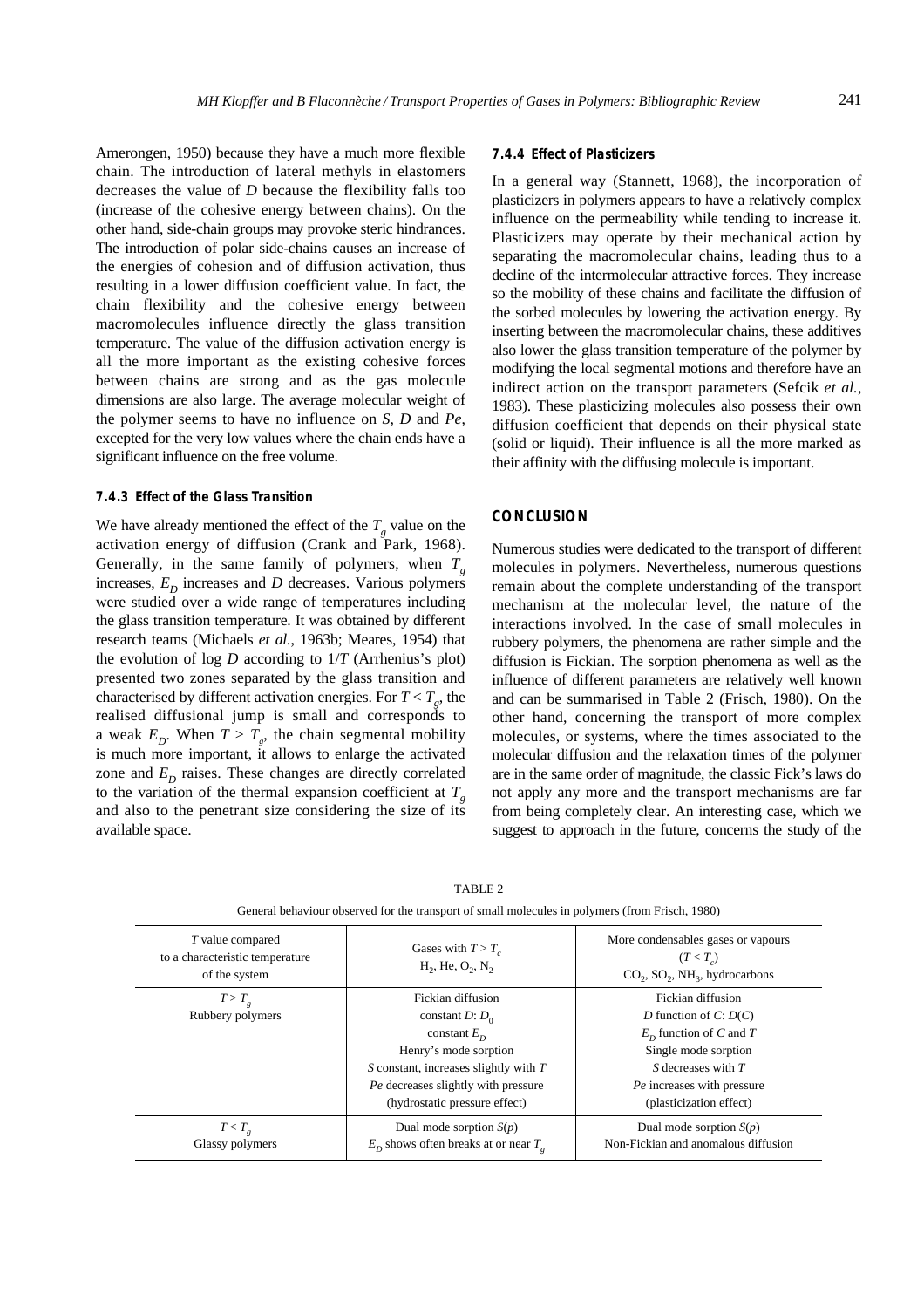permeability of binary gas mixtures through a polymer membrane under moderate pressures. Indeed, competitive effects between both types of molecules within the matrix polymer may appear and lead to differences compared with a simple additive law of mixture. The case of the high pressures was also rarely treated in literature. Finally, the study of the evolution of the transport coefficients when the polymer is under a mechanical stress could bring major information about the coupling effect between the physical and mechanical phenomena.

## **REFERENCES**

Alter, H. (1962) A Critical Investigation of Polyethylene Gas Permeability. *J. Polym. Sci.*, **57**, 925-935.

Aminabhavi, T.M. and Aithal, U.S. (1988) An Overview of the Theoretical Models Used to Predict Transport of Small Molecules through Polymer Membranes. *JMS-Rev. Macromol. Chem. Phys.*, **C28**, 421-474.

Bandis, A., Cauley, B.J., Inglefield, C.E., Wen, W.Y., Inglefield, P.T., Jones, A.A. and Melc'uk, A. (1993) A Dual-Mode Interpretation of Nuclear Spin Relaxation for  ${}^{13}CO_2$  Sorbed in Polystyrene. *J. Polym. Sci., Polym. Phys.*, **31**, 447-453.

Barrer, R.M. (1937) Nature of the Diffusion Process in Rubber. *Nature*, **140**, 106-107.

Barrer, R.M. (1939) Permeation, Diffusion and Solution of Gases in Organic Polymers. *Trans. Faraday Soc.*, **35**, 628-643.

Barrer, R.M. (1957) Some Properties of Diffusion Coefficients in Polymers. *J. Phys. Chem.*, **61**, 178-189.

Barrer, R.M., Barrie, J.A. and Slater, J. (1958) Sorption and Diffusion in Ethyl Cellulose. Part III. Comparison between Ethyl Cellulose and Rubber. *J. Polym. Sci.*, **27**, 177-197.

Benali, A., Benjelloun-Dabaghi, Z., Flaconnèche, B., Klopffer, M.H. and Martin, J. (2001) Analyse et simulation de l'influence de la température et de la pression sur les coefficients de transport du CO2 dans du PVDF. *Oil & Gas Science and Technology*, **56**, 3, 305-312.

Brandt, W.W. (1959) Model Calculation of the Temperature Dependence of Small Molecule Diffusion in High Polymers. *J. Phys. Chem.*, **63**, 1080-1084.

Brandt, W.W. and Anysas, G.A. (1963) Diffusion of Gases in Fluorocarbon Polymers. *J. Appl. Polym. Sci.*, **7**, 1921-1933.

Brolly, J.B., Bower, D.I. and Ward, I.M. (1996a) Finite Difference Modeling of the Gas Transport Process in Glassy Polymers. *J. Polym. Sci.*, *Polym. Phys.*, **34**, 761-768.

Brolly, J.B., Bower, D.I. and Ward, I.M. (1996b) Diffusion and Sorption of CO<sub>2</sub> in Poly(ethylene terephthalate) and Poly(ethylene naphthalate). *J. Polym. Sci.*, *Polym. Phys.*, **34**, 769-780.

Brown, W.R., Jenkins, R.B. and Park, G.S. (1973) Sorption and Diffusion of Small Molecules in Amorphous and Crystalline Polybutadienes. *J. Polym. Sci.*, *Polym. Symp.*, **41**, 45-67.

Budzien, J.L., McCoy, J.D., Weinkauf, D.H., La Violette, R.A. and Peterson, E.S. (1998) Solubility of Gases in Amorphous Polyethylene. *Macromolecules*, **31**, 3368-3371.

Bueche, F. (1953) Segmental Mobility of Polymers near their Glass Temperature. *J. Chem. Phys.*, **21**, 1850-1855.

Bueche, F. (1962) *Physical Properties of Polymers*, Wiley-Interscience, New York.

Cain, E.J., Wen, W.Y., Jones, A.A., Inglefield, P.T., Cauley, B.J. and Bendler, J.T. (1991) A Dual-Mode Interpretation of Spin Relaxation for 13CO2 Sorbed in Polycarbonate. *J. Polym. Sci.*, *Polym. Phys.*, **29**, 1009-1020.

Chern, R.T., Koros, W.J., Sanders, E.S. and Yui, R. (1983) Second Component Effect in Sorption and Permeation of Gases in Glassy Polymers. *J. Membrane Sci.*, **15**, 157-169.

Cohen, M.H. and Turnbull, D. (1959) Molecular Transport in Liquids and Glasses. *J. Chem. Phys.*, **31**, 1164-1169.

Comyn, J. (ed.) (1985) *Polymer Permeability*, Elsevier Applied Science.

Costello, L.M. and Koros, W.J. (1993) Comparison of Pure and Mixed Gas  $CO<sub>2</sub>$  and  $CH<sub>4</sub>$  Permeabilities in Polycarbonate: Effect of Temperature. *Ind. Eng. Chem. Res.*, **32**, 2277-2280.

Crank, J. (1953) A Theoretical Investigation of the Influence of Molecular Relaxation and Internal Stress on Diffusion in Polymers. *J. Polym. Sci.*, **11**, 151-168.

Crank, J. (1975) *The Mathematics of Diffusion*, 2nd ed., Clarendon Press, Oxford.

Crank, J. and Park, G.S. (eds.) (1968) *Diffusion in Polymers*, Academic Press, London and New York.

DiBenedetto, A.T. (1963) Molecular Properties of Amorphous High Polymers. An Interpretation of Gaseous Diffusion through Polymers. *J. Polym. Sci., Part A*, **1**, 3477-3487.

DiBenedetto, A.T. and Paul, D.R. (1964) An Interpretation of Gaseous Diffusion through Polymers using Fluctuation Theory. *J. Polym. Sci., Part A*, **2**, 1001-1015.

Dhingra, S.S. and Marand, E. (1998) Mixed Gas Transport Study through Polymeric Membranes. *J. Membrane Sci.*, **141**, 45-63.

Doolittle, A.K. (1951) Newtonian Flow. II. The Dependence of the Viscosity of Liquids on Free Space. *J. Appl. Phys.*, **22**, 1471- 1475.

Doolittle, A.K. (1952) Newtonian Flow. III. The Dependence of the Viscosity of Liquids on Molecular Weight and Free Space (in Homologous Series). *J. Appl. Phys.*, **23**, 236-239.

Ferry, J.D. (1980) *Viscoelastic Properties of Polymers*, Wiley, New York.

Fick, A.E. (1855) Über Diffusion. *Progg. Ann.*, **94**, 59-86.

Flaconnèche, B. (1995) Perméabilité aux gaz de polymères semicristallins. *Thesis*, Conservatoire national des arts et métiers, Paris.

Flaconnèche, B., Martin, J. and Klopffer, M.H. (2001) Permeability, Diffusion and Solubility of Gases in Polyethylene, Polyamide 11 and Poly(vinylidene fluoride). *Oil & Gas Science and Technology*, **56**, 3, 261-278.

Flory, P.J. (1953) *Principles of Polymer Chemistry*, Ithaca, Cornell University Press.

Fredrickson, G.H. and Helfand, E. (1985) Dual-Mode Transport of Penetrants in Glassy Polymers. *Macromolecules*, **18**, 2201- 2207.

Frisch, H.L. (1957) The Time Lag in Diffusion. *J. Phys. Chem.*, **61**, 93-95.

Frisch, H.L. (1970) Pressure Dependence of Diffusion in Polymers. *J. Elastoplast.*, **2**, 130-132.

Frisch, H.L. (1980) Sorption and Transport in Glassy Polymers— A Review. *Polym. Eng. Sci.*, **20**, 2-13.

Fujita, H. (1968) Organic Vapors above the Glass Transition Temperature, in *Diffusion in Polymers*, Crank, J. and Park, G.S. (eds.), Academic Press, London and New York.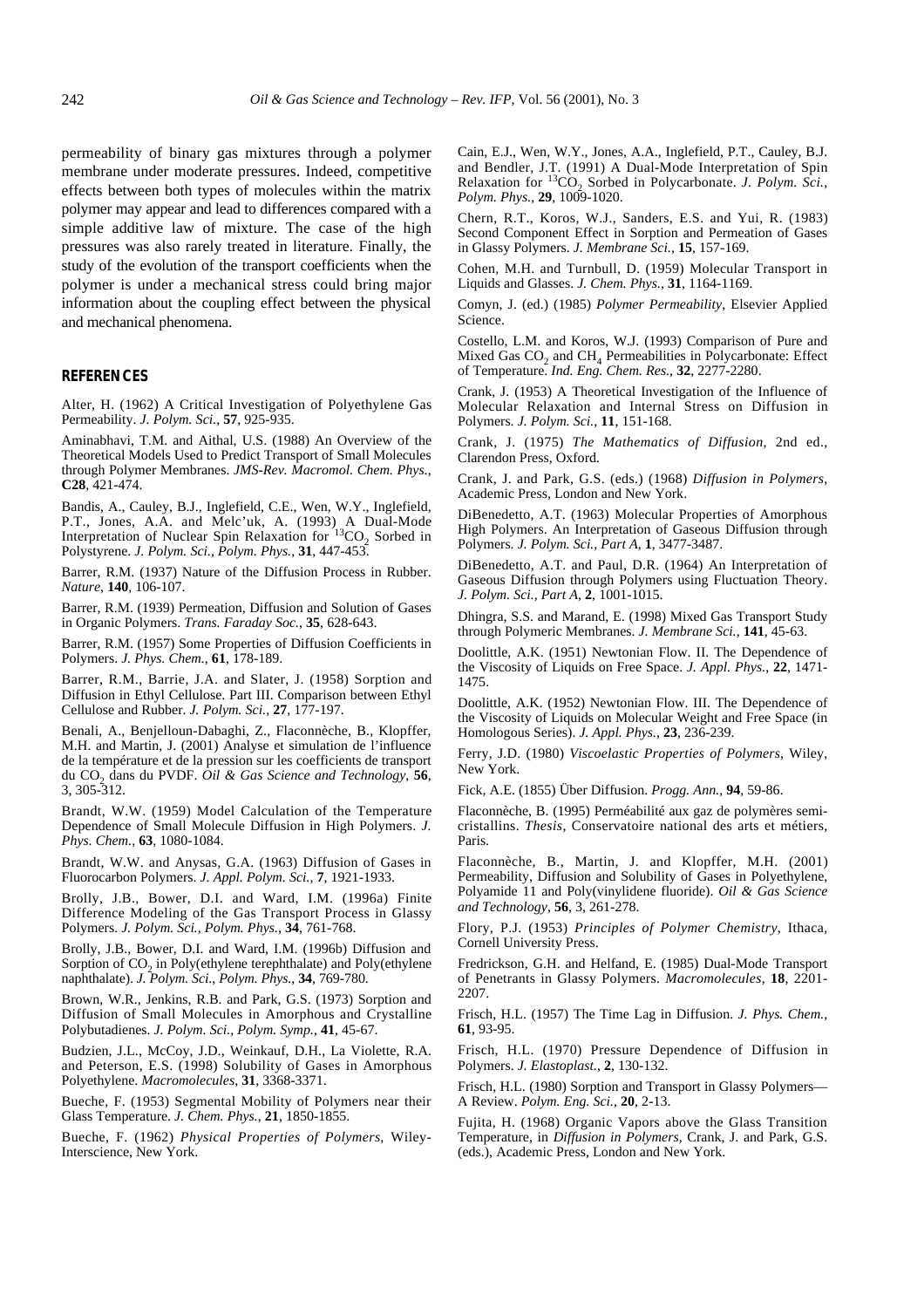Fujita, H. and Kishimoto, A. (1961) Interpretation of Viscosity Data for Concentrated Polymer Solutions. *J. Chem. Phys.*, **34**, 393-398.

Fujita, H., Kishimoto, A. and Matsumoto, K. (1960) Concentration and Temperature Dependence of Diffusion Coefficients for Systems Polymethyl Acrylate and *n*-Alkyl Acetates. *Trans. Faraday Soc.*, **56**, 424-437.

Gee, G. (1947) Some Thermodynamic Properties of High Polymers and their Molecular Interpretation. *Quart. Revs.*, **1**, 265-298.

Griskey, R.G. (1977) The Structural Foam—An Application of the Diffusion and Solution of Gases in Molten and Thermally Softened Polymers. *AIChE Symposium Series*, **73**, 158-160.

Guadagno, L., Baldi, P., Vittoria, V. and Guerra, G. (1998) Sub-Tg Annealing of the Clathrate & Delta; Form of Syndiotactic Polystyrene. *Macromol. Chem. Phys.*, **199**, 2671-2675.

Gusev, A.A. and Suter, U.W. (1992) Gas Transport in Static Structures. *Polym. Prepr. Am. Chem. Soc., Div. Polym. Chem.*, **33**, 631-632.

Gusev, A.A., Müller-Plathe, F., van Gunsteren, W.F. and Suter, U.W. (1994) Dynamics of Small Molecules in Bulk Polymers. *Adv. Polym. Sci.*, **116**, 207-247.

Hedenqvist, M., Angelstok, A., Edsberg, L., Larsson, P.T. and Gedde, U.W. (1996) Diffusion of Small-Molecule Penetrants in Polyethylene: Free Volume and Morphology. *Polymer*, **37**, 2887- 2902.

Hernandez, R.J. and Gavara, R. (1994) Sorption and Transport of Water in Nylon-6 Films. *J. Polym. Sci.*, *Part B: Polym. Phys.*, **32**, 2367-2374.

Hernandez, R.J., Giacin, J.R. and Grulke, E.A. (1992) The Sorption of Water Vapor by an Amorphous Polyamide. *J. Memb. Sci.*, **65**, 187-199.

Hildebrand, J.H. and Scott, R.L. (1950) *The Solubility of Non Electrolytes*, 3rd ed., Reinhold, New York.

Holden, P.S., Orchard, G.A.J. and Ward, I.M. (1985) A Study of the Gas Barrier Properties of Highly Oriented Polyethylene. *J. Polym. Sci.*, *Polym. Phys. Ed.*, **23**, 709-731.

Klute, C.H. (1959) Diffusion of Small Molecules in Semicrystalline Polymers. The Permeability of Unoriented Polymer Films. *J. Polym. Sci.*, **41**, 307-317.

Koros, W.J. (1990) Barrier Polymers and Structures: Overview. *ACS Symp. Ser.*, 423, 1-21.

Koros, W.J. and Paul, D.R. (1978) CO<sub>2</sub> Sorption in Poly(ethylene terephthalate) Above and Below the Glass Transition. *J. Polym. Sci.*, *Polym. Phys. Ed.*, **16**, 1947-1963.

Koros, W.J., Paul, D.R. and Rocha, A.A. (1976) Carbon Dioxide Sorption and Transport in Polycarbonate. *J. Polym. Sci.*, *Polym. Phys.*, **14**, 687-702.

Koros, W.J., Chern, R.T., Stannett, V. and Hopfenberg, H.B. (1981) A Model for Permeation of Mixed Gases and Vapors in Glassy Polymers. *J. Polym. Sci.*, *Polym. Phys. Ed.*, **19**, 1513-1530.

Krohn, J.V. and Jordy, D.W. (1996) A Comparison of the Oil, Oxygen and Water Vapor Permeation Rates of Various Polyethylene Blown Films. *TAPPI Polymers, Laminations & Coatings Conference Proceedings*, **1**, 139-144.

Krohn, J.V., Tate, R. and Jordy, D.W. (1997) Factors Affecting the Permeability of PE Blown Films. *TAPPI Polymers, Laminations & Coatings Conference Proceedings*, **1**, 233-237.

Kumins, C.A. and Kwei, T.K. (1968) Free Volume and Other Theories, in *Diffusion in Polymers*, Crank, J. and Park, G.S. (eds.), Academic Press, London and New York, 107-140.

Kulkarni, S.S. and Stern, S.A. (1983) The Diffusion of  $CO<sub>2</sub>$ ,  $CH<sub>4</sub>$ ,  $C_2H_4$  and  $C_3H_8$  in Polyethylene at Elevated Pressures. *J. Polym. Sci.*, *Polym. Phys. Ed.*, 21, 441-465.

Maeda, Y. and Paul, D.R. (1985) Selective Gas Transport in Miscible PPO-PS Blends. *Polymer*, **26**, 2055-2063.

McGonigle, E.A., Liggat, J.J., Pethrick, R.A.R., Jenkins, S.D., Daly, J.H. and Hayward, D. (2001) Permeability of  $N_2$ , He,  $O_2$ and CO<sub>2</sub> through Biaxially Oriented Polyester Films-Dependence on Free Volume. *Polymer*, **42**, 2413-2426.

Manfredi, C., Nobile, M.A.D., Mensitieri, G., Guerra, G. and Rapacciulo, M.J. (1997) Vapor Sorption in Emptied Clathrate Samples of Syndiotactic Polystyrene. *J. Polym. Sci., Part B: Polym. Phys.*, **35**, 133-140.

Meares, P. (1954) The Diffusion of Gases through Polyvinyl Acetate. *J. Am. Chem. Soc.*, **76**, 3415-3422.

Meares, P. (1958) The Solubilities of Gases in Polyvinyl Acetate. *Trans. Faraday Soc.*, **54**, 40-46.

Michaels, A.S. and Bixler, H.J. (1961a) Solubility of Gases in Polyethylene. *J. Polym. Sci.*, **50**, 393-412.

Michaels, A.S. and Bixler, H.J. (1961b) Flow of Gases through Polyethylene. *J. Polym. Sci.*, **50**, 413-439.

Michaels, A.S. and Parker, R.B. (1959) Sorption and Flow of Gases in Polyethylene. *J. Polym. Sci.*, **41**, 53-71.

Michaels, A.S., Vieth, W.R. and Barrie, J.A. (1963a) Solution of Gases in Poly(ethylene terephthalate). *J. Appl. Phys.*, **34**, 1-12.

Michaels, A.S., Vieth, W.R. and Barrie, J.A. (1963b) Diffusion of Gases in Poly(ethylene terephthalate). *J. Appl. Phys.*, **34**, 13-20.

Mogri, Z. and Paul, D.R. (2001) Gas Sorption and Transport in Side-Chain Crystalline and Molten Poly(octadecyl acrylate). *Polymer*, **42**, 2531-2542.

Naito, Y., Mizoguchi, K., Terada, K. and Kamiya, Y. (1991) The Effect of Pressure on Gas Permeation through Semicrystalline Polymers above the Glass Transition Temperature. *J. Polym. Sci., Part B: Polym. Phys.*, **29**, 457-462.

Naito, Y., Bourbon, D., Terada, K. and Kamiya, Y. (1993) Permeation of High-Pressure Gases in Poly(ethylene-co-vinyl acetate). *J. Polym. Sci., Part B: Polym. Phys.*, **31**, 693-697.

Naito, Y., Kamiya, Y., Terada, K., Mizoguchi, K. and Wang, J.S. (1996) Pressure Dependence of Gas Permeability in a Rubbery Polymer. *J. Appl. Polym. Sci.*, **61**, 945-950.

Naylor, T.V. (1989) Permeation Properties, in *Comprehensive Polymers Science*, **2**, 643-668, Pergamon Press.

Pace, R.J. and Datyner, A. (1979a) Statistical Mechanical Model of Diffusion of Simple Penetrants in Polymers. I. Theory, II. Applications: Nonvinyl Polymers, III. Applications: Vinyl and Related Polymers. *J. Polym. Sci.*, *Polym. Phys.*, **17**, 437-451, 453-464, 465-476.

Pace, R.J. and Datyner, A. (1979b) Statistical Mechanical Model of Diffusion of Complex Penetrants in Polymers. I. Theory. *J. Polym. Sci.*, *Polym. Phys.*, **17**, 1675-1692.

Pace, R.J. and Datyner, A. (1979c) Statistical Mechanical Model of Diffusion of Complex Penetrants in Polymers. II. Applications. *J. Polym. Sci.*, *Polym. Phys.*, **17**, 1693-1708.

Pace, R.J. and Datyner, A. (1980) Statistical Mechanical Model of Sorption and Diffusion of Simple Penetrants in Polymers. *Polym. Eng. Sci.*, **20**, 51-58.

Pant, P.V.K. and Boyd, R.H. (1992) Molecular Dynamics Simulation of Diffusion of Small Penetrants in Polymers. *Macromol.*, **26**, 679-686.